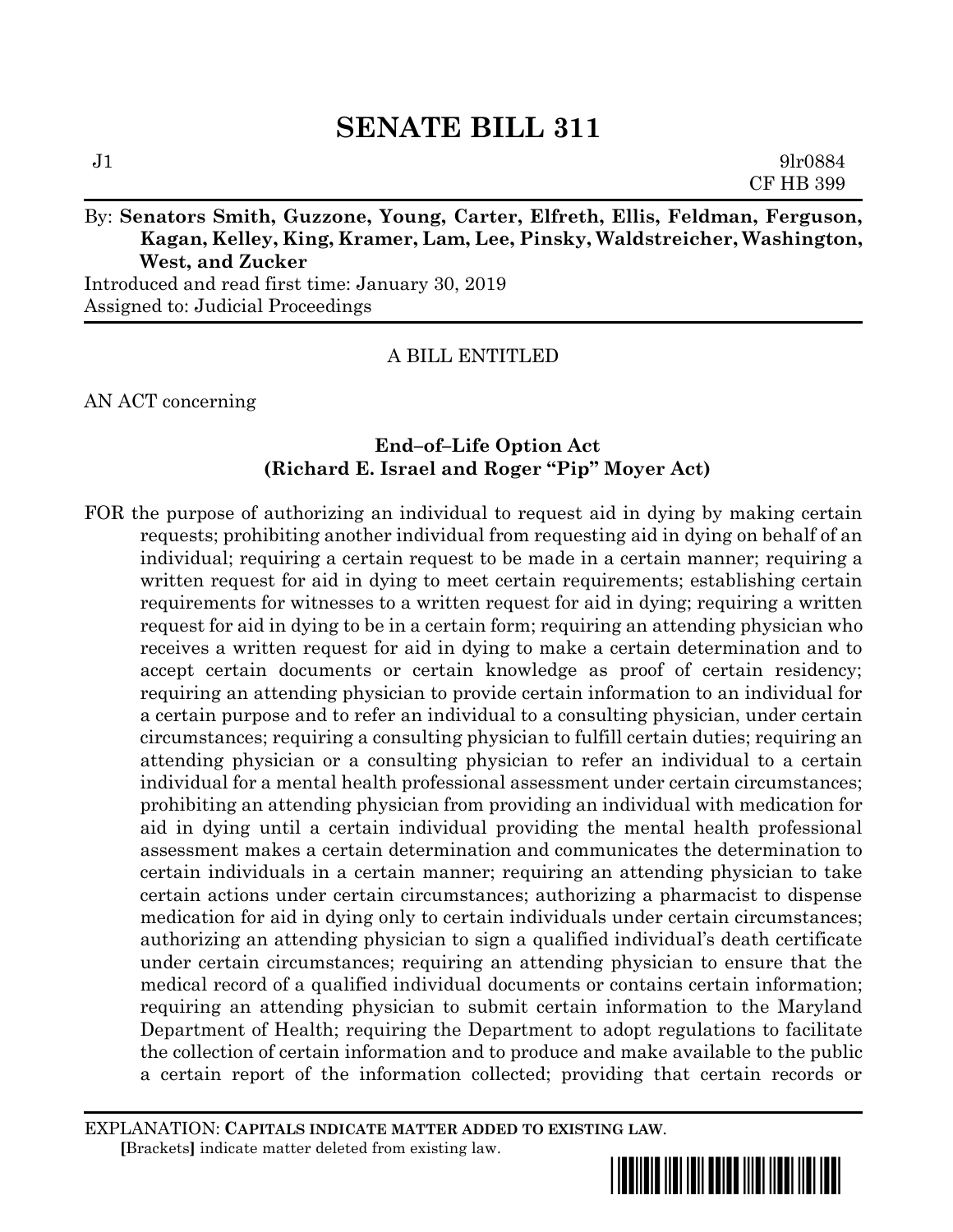information are not subject to subpoena or discovery and may not be introduced into evidence in certain proceedings except for a certain purpose; requiring a certain individual to dispose of certain medication in a lawful manner; providing that the death of a qualified individual by reason of self–administration of certain medication shall be deemed to be a death from certain natural causes, for certain purposes; making void a certain provision of certain legal instruments; prohibiting a certain provision of law enacted by this Act from being construed to prohibit a certain cause of action; providing that this Act does not authorize certain individuals to end another individual's life by certain means; providing that actions taken in accordance with this Act do not constitute certain actions; making certain provisions in an insurance policy or certain other agreements issued on or after a certain date invalid; prohibiting certain obligations existing on a certain date from being conditioned on or affected by the making or rescinding of a request for aid in dying; prohibiting a qualified individual's act of self–administering medication for aid in dying from having certain effects under certain insurance policies; prohibiting a person from being subject to certain liability or certain action for participating in good–faith compliance with this Act; prohibiting certain persons or entities from subjecting a person to certain actions for participating or refusing to participate in good–faith compliance with this Act; providing that an individual's request for aid in dying or an attending physician's prescription of medication in good–faith compliance with this Act does not constitute neglect or provide the sole basis for an appointment of a guardian or conservator; authorizing a health care provider to prohibit another health care provider from participating in aid in dying on certain premises under certain circumstances; authorizing a health care provider to subject another health care provider to certain sanctions under certain circumstances; providing that certain authorization does not prohibit a health care provider from participating in aid in dying under certain circumstances or prohibit an individual from contracting with a certain physician for a certain purpose; providing that participation by a health care provider in aid in dying is voluntary; prohibiting a health care facility from requiring certain physicians to participate in aid in dying; requiring an attending physician to provide certain information to an individual and transfer a copy of certain medical records, under certain circumstances; authorizing a health care facility to adopt certain policies; establishing certain penalties for certain violations; providing that certain provisions of this Act do not limit certain liability; providing that certain penalties do not preclude certain penalties applicable under other law for certain conduct; authorizing the Maryland Insurance Commissioner to enforce certain provisions of this Act; establishing that a licensed health care professional does not violate the statutory prohibition on assisted suicide by taking certain actions in accordance with this Act; defining certain terms; and generally relating to aid in dying.

BY repealing and reenacting, with amendments,

Article – Criminal Law Section 3–103 Annotated Code of Maryland (2012 Replacement Volume and 2018 Supplement)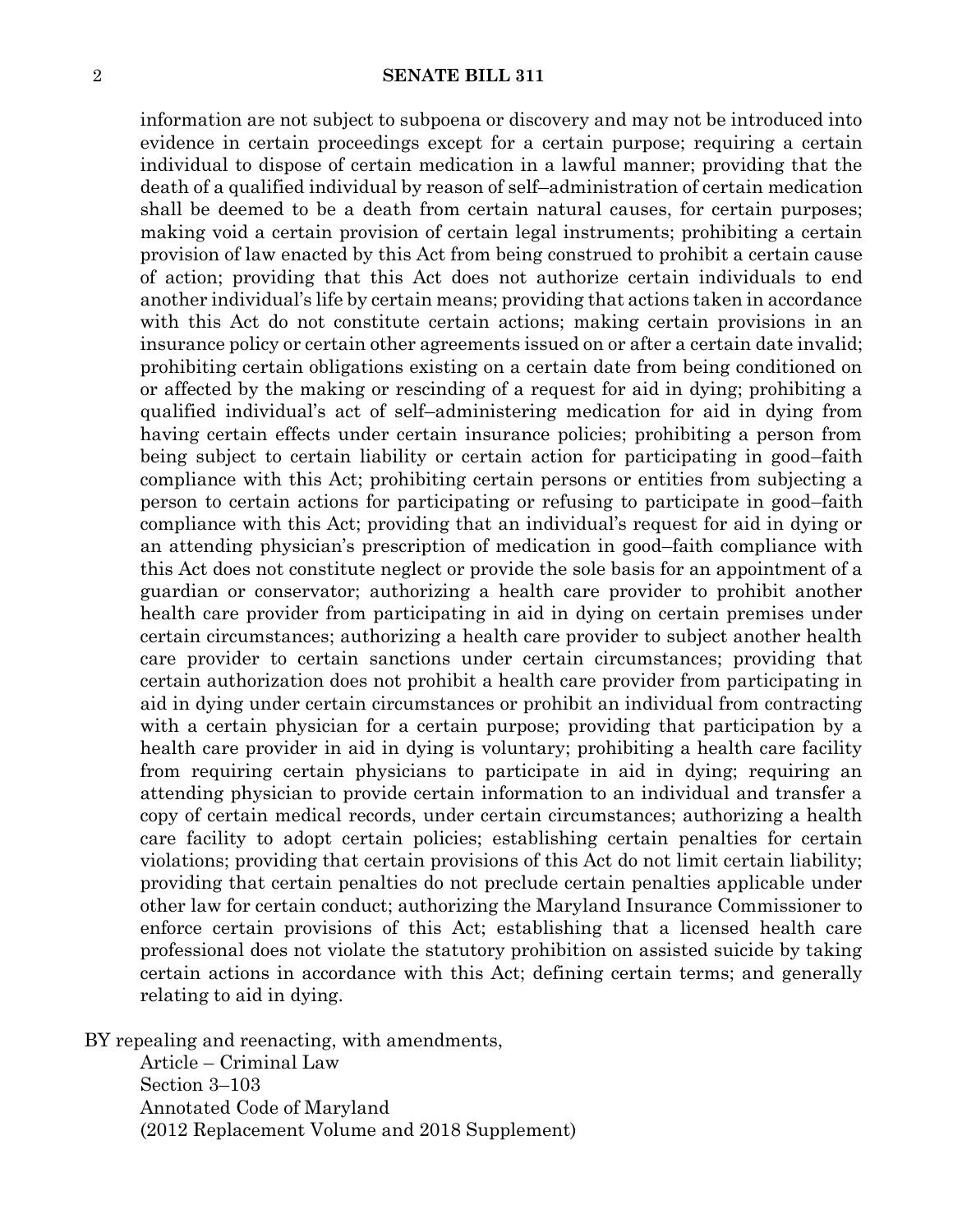BY adding to

Article – Health – General Section 5–6A–01 through 5–6A–16 to be under the new subtitle "Subtitle 6A. The Richard E. Israel and Roger "Pip" Moyer End–of–Life Option Act" Annotated Code of Maryland (2015 Replacement Volume and 2018 Supplement)

BY adding to

Article – Insurance Section 27–208.1 Annotated Code of Maryland (2011 Replacement Volume and 2018 Supplement)

SECTION 1. BE IT ENACTED BY THE GENERAL ASSEMBLY OF MARYLAND, That the Laws of Maryland read as follows:

### **Article – Criminal Law**

3–103.

(a) A licensed health care professional does not violate  $\S 3-102$  of this subtitle by administering or prescribing a procedure or administering, prescribing, or dispensing a medication to relieve pain, even if the medication or procedure may hasten death or increase the risk of death, unless the licensed health care professional knowingly administers or prescribes the procedure or administers, prescribes, or dispenses the medication to cause death.

(b) A licensed health care professional does not violate  $\S 3-102$  of this subtitle by withholding or withdrawing a medically administered life–sustaining procedure:

or

- (1) in compliance with Title 5, Subtitle 6 of the Health General Article;
- 
- (2) in accordance with reasonable medical practice.

### **(C) A LICENSED HEALTH CARE PROFESSIONAL DOES NOT VIOLATE § 3–102 OF THIS SUBTITLE BY TAKING ANY ACTION IN ACCORDANCE WITH TITLE 5, SUBTITLE 6A OF THE HEALTH – GENERAL ARTICLE.**

**[**(c)**] (D)** (1) Unless the family member knowingly administers a procedure or administers or dispenses a medication to cause death, a family member does not violate § 3–102 of this subtitle if the family member:

(i) is a caregiver for a patient enrolled in a licensed hospice program;

and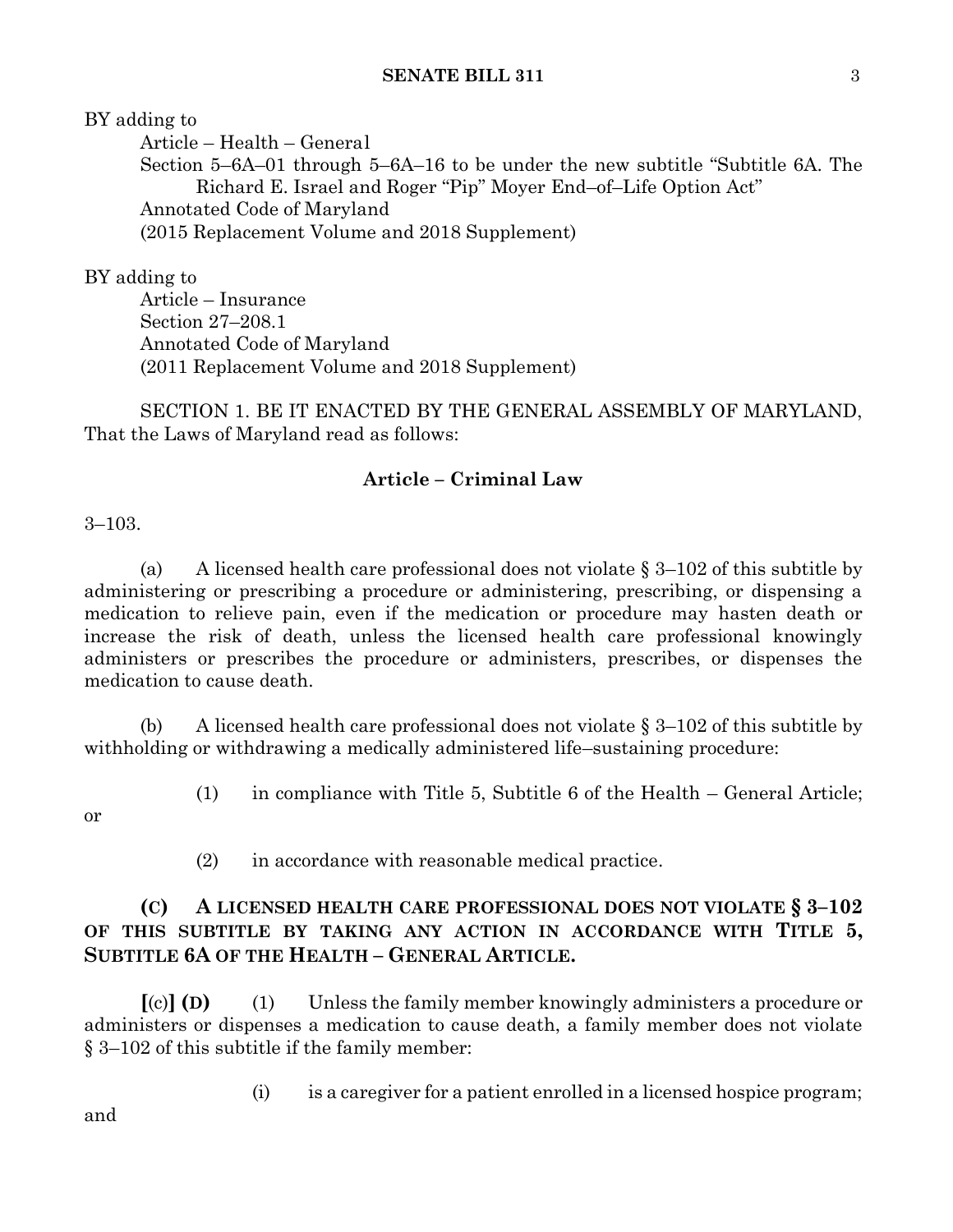(ii) administers the procedure or administers or dispenses the medication to relieve pain under the supervision of a health care professional.

(2) Paragraph (1) of this subsection applies even if the medication or procedure hastens death or increases the risk of death.

#### **Article – Health – General**

### SUBTITLE 6A. THE RICHARD E. ISRAEL AND ROGER "PIP" MOYER END-OF-LIFE **OPTION ACT.**

**5–6A–01.**

**(A) IN THIS SUBTITLE THE FOLLOWING WORDS HAVE THE MEANINGS INDICATED.**

**(B) "AID IN DYING" MEANS THE MEDICAL PRACTICE OF A PHYSICIAN PRESCRIBING MEDICATION TO A QUALIFIED INDIVIDUAL THAT THE QUALIFIED INDIVIDUAL MAY SELF–ADMINISTER TO BRING ABOUT THE QUALIFIED INDIVIDUAL'S DEATH.**

**(C) "ATTENDING PHYSICIAN" MEANS THE LICENSED PHYSICIAN WHO HAS PRIMARY RESPONSIBILITY FOR THE MEDICAL CARE OF AN INDIVIDUAL.**

**(D) "CAPACITY TO MAKE MEDICAL DECISIONS" MEANS THE ABILITY OF AN INDIVIDUAL TO:**

**(1) UNDERSTAND THE NATURE AND CONSEQUENCES OF A HEALTH CARE DECISION;**

**(2) UNDERSTAND THE SIGNIFICANT BENEFITS, RISKS, AND ALTERNATIVES OF A HEALTH CARE DECISION; AND** 

**(3) MAKE AND COMMUNICATE AN INFORMED DECISION TO HEALTH CARE PROVIDERS, INCLUDING COMMUNICATION THROUGH ANOTHER INDIVIDUAL FAMILIAR WITH THE INDIVIDUAL'S MANNER OF COMMUNICATING, IF THE OTHER INDIVIDUAL IS AVAILABLE.**

**(E) "CONSULTING PHYSICIAN" MEANS A LICENSED PHYSICIAN WHO IS QUALIFIED BY SPECIALTY OR EXPERIENCE TO CONFIRM A PROFESSIONAL DIAGNOSIS AND PROGNOSIS REGARDING AN INDIVIDUAL'S TERMINAL ILLNESS.**

**(F) "HEALTH CARE FACILITY" MEANS:**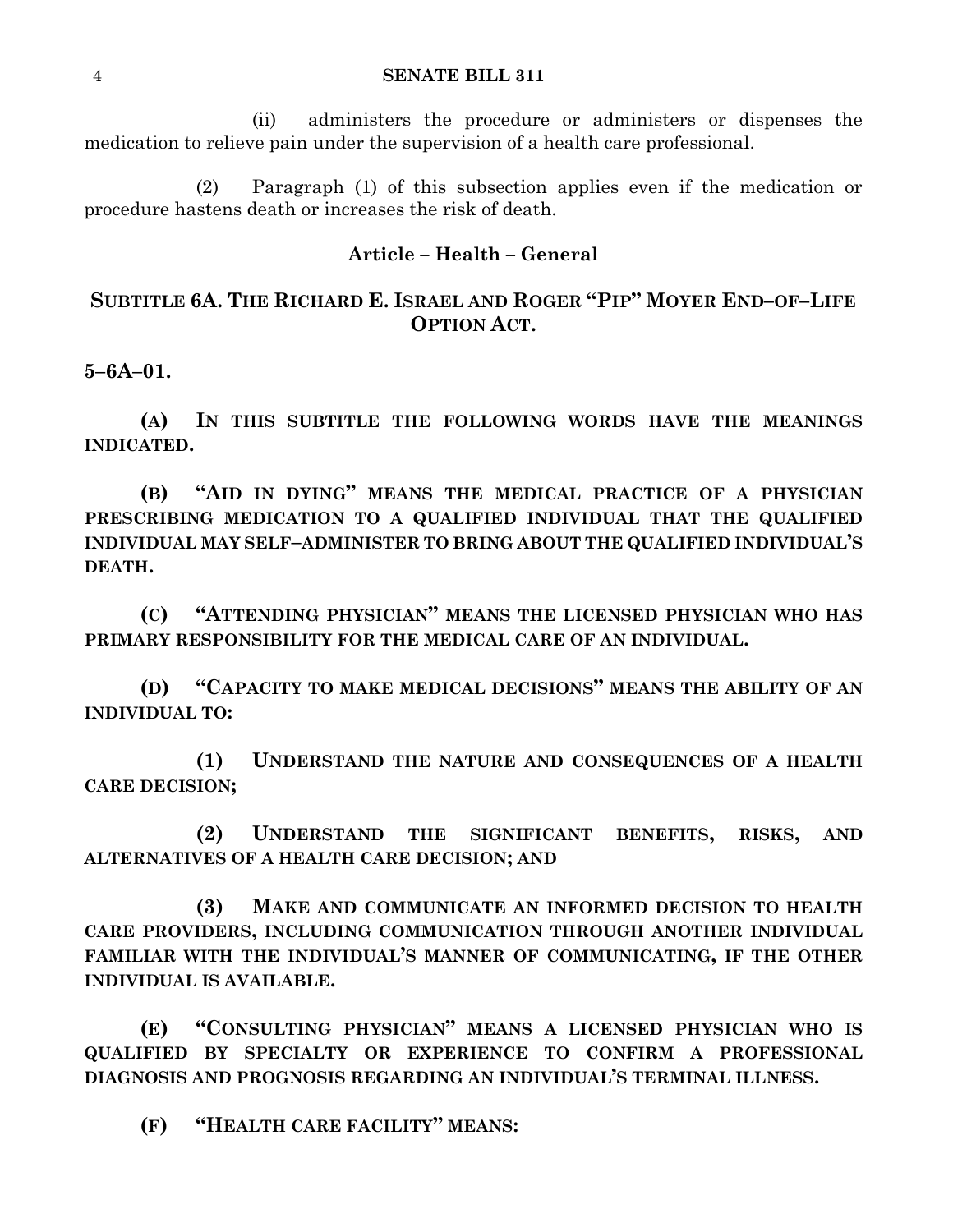#### **SENATE BILL 311** 5

**(1) A HOSPITAL, AS DEFINED IN § 19–301 OF THIS ARTICLE;**

**(2) A HOSPICE FACILITY, AS DEFINED IN § 19–901 OF THIS ARTICLE;**

**(3) AN ASSISTED LIVING PROGRAM, AS DEFINED IN § 19–1801 OF THIS ARTICLE; OR**

**(4) A NURSING HOME, AS DEFINED IN § 19–1401 OF THIS ARTICLE.**

**(G) "HEALTH CARE PROVIDER" MEANS:**

**(1) AN INDIVIDUAL LICENSED OR CERTIFIED UNDER THE HEALTH OCCUPATIONS ARTICLE TO PROVIDE HEALTH CARE OR DISPENSE MEDICATION IN THE ORDINARY COURSE OF BUSINESS OR PRACTICE OF A PROFESSION; OR**

**(2) A HEALTH CARE FACILITY.**

**(H) "INFORMED DECISION" MEANS A DECISION BY AN INDIVIDUAL THAT IS:**

**(1) BASED ON AN UNDERSTANDING AND ACKNOWLEDGMENT OF THE RELEVANT FACTS; AND** 

**(2) MADE AFTER RECEIVING THE INFORMATION REQUIRED UNDER § 5–6A–04(C) OF THIS SUBTITLE.**

**(I) "LICENSED MENTAL HEALTH PROFESSIONAL" MEANS A LICENSED PSYCHIATRIST OR A LICENSED PSYCHOLOGIST.**

**(J) "LICENSED PHYSICIAN" MEANS A PHYSICIAN WHO IS LICENSED TO PRACTICE MEDICINE IN THE STATE.**

**(K) "LICENSED PSYCHIATRIST" MEANS A PSYCHIATRIST WHO IS LICENSED TO PRACTICE MEDICINE IN THE STATE.**

**(L) "LICENSED PSYCHOLOGIST" MEANS A PSYCHOLOGIST WHO IS LICENSED TO PRACTICE PSYCHOLOGY IN THE STATE.**

**(M) "MENTAL HEALTH PROFESSIONAL ASSESSMENT" MEANS ONE OR MORE CONSULTATIONS BETWEEN AN INDIVIDUAL AND A LICENSED MENTAL HEALTH PROFESSIONAL FOR THE PURPOSE OF DETERMINING THAT THE INDIVIDUAL:**

**(1) HAS THE CAPACITY TO MAKE MEDICAL DECISIONS; AND**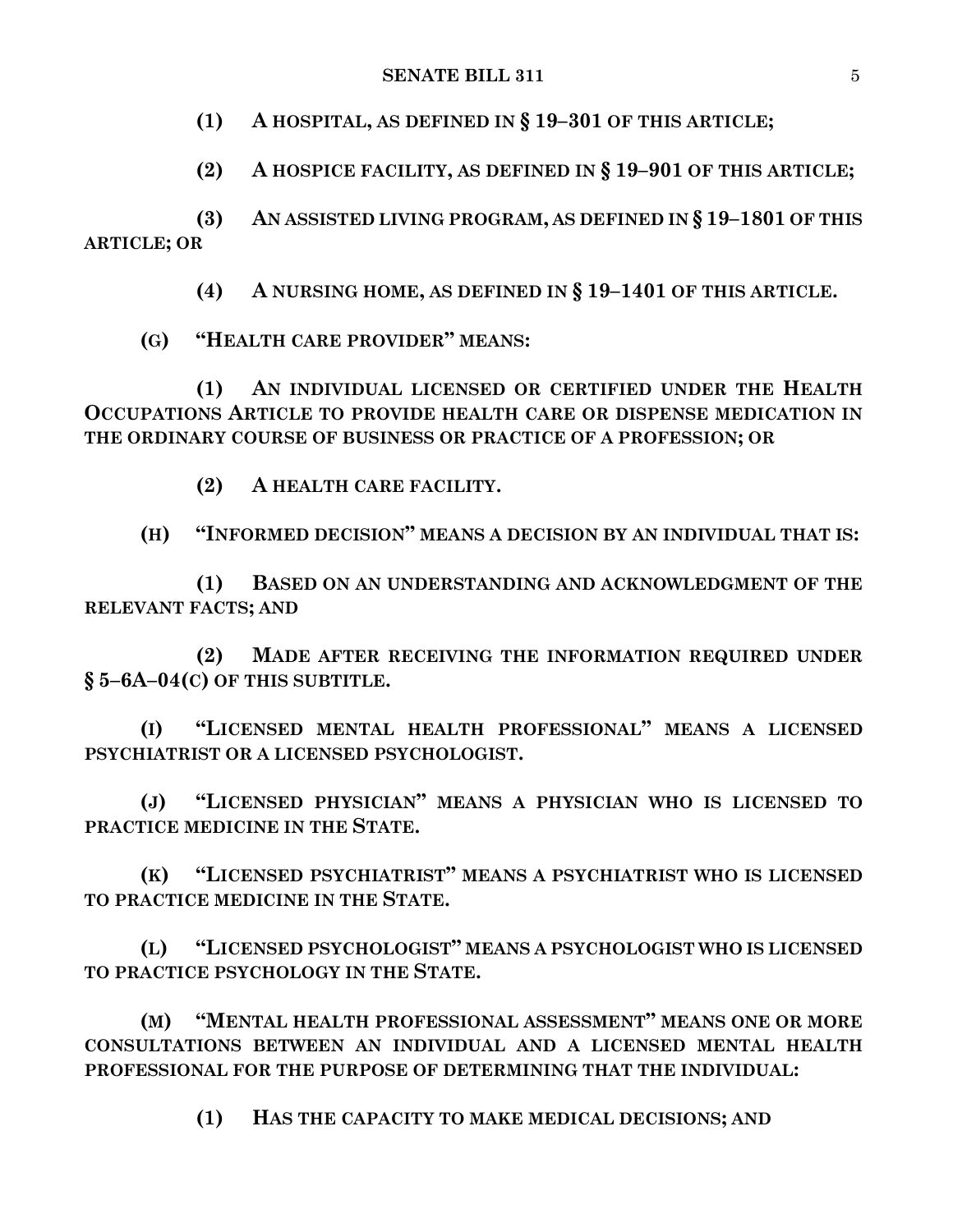**(2) IS NOT SUFFERING FROM IMPAIRED JUDGMENT DUE TO A MENTAL DISORDER.**

**(N) "PALLIATIVE CARE" MEANS HEALTH CARE CENTERED ON A TERMINALLY ILL INDIVIDUAL AND THE INDIVIDUAL'S FAMILY THAT:**

**(1) OPTIMIZES THE INDIVIDUAL'S QUALITY OF LIFE BY ANTICIPATING, PREVENTING, AND TREATING THE INDIVIDUAL'S SUFFERING THROUGHOUT THE CONTINUUM OF THE INDIVIDUAL'S TERMINAL ILLNESS;**

**(2) ADDRESSES THE PHYSICAL, EMOTIONAL, SOCIAL, AND SPIRITUAL NEEDS OF THE INDIVIDUAL;**

**(3) FACILITATES INDIVIDUAL AUTONOMY, THE INDIVIDUAL'S ACCESS TO INFORMATION, AND INDIVIDUAL CHOICE; AND**

**(4) INCLUDES DISCUSSIONS BETWEEN THE INDIVIDUAL AND A HEALTH CARE PROVIDER CONCERNING THE INDIVIDUAL'S GOALS FOR TREATMENT AND APPROPRIATE TREATMENT OPTIONS AVAILABLE TO THE INDIVIDUAL, INCLUDING HOSPICE CARE AND COMPREHENSIVE PAIN AND SYMPTOM MANAGEMENT.**

**(O) "PHARMACIST" MEANS A PHARMACIST WHO IS LICENSED TO PRACTICE PHARMACY IN THE STATE.**

### **(P) "QUALIFIED INDIVIDUAL" MEANS AN INDIVIDUAL WHO:**

- **(1) IS AN ADULT;**
- **(2) HAS THE CAPACITY TO MAKE MEDICAL DECISIONS;**
- **(3) IS A RESIDENT OF THE STATE;**
- **(4) HAS A TERMINAL ILLNESS; AND**
- **(5) HAS THE ABILITY TO SELF–ADMINISTER MEDICATION.**
- **(Q) "RELATIVE" MEANS:**
	- **(1) A SPOUSE;**
	- **(2) A CHILD;**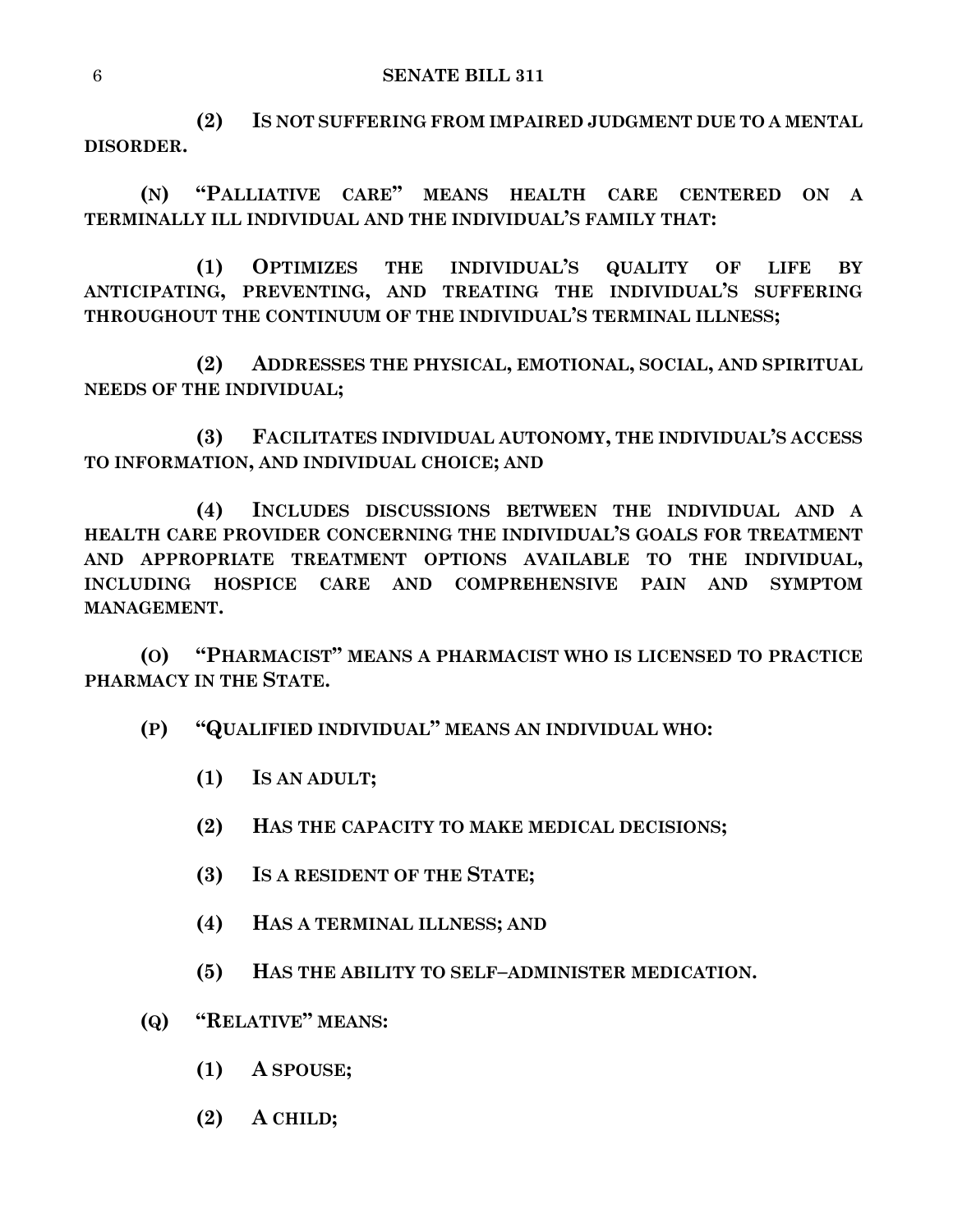**(3) A GRANDCHILD;**

**(4) A SIBLING;**

**(5) A PARENT; OR**

**(6) A GRANDPARENT.**

**(R) "SELF–ADMINISTER" MEANS A QUALIFIED INDIVIDUAL'S ACT OF TAKING MEDICATION PRESCRIBED UNDER § 5–6A–07(A) OF THIS SUBTITLE.**

**(S) "TERMINAL ILLNESS" MEANS A MEDICAL CONDITION THAT, WITHIN REASONABLE MEDICAL JUDGMENT, INVOLVES A PROGNOSIS FOR AN INDIVIDUAL THAT LIKELY WILL RESULT IN THE INDIVIDUAL'S DEATH WITHIN 6 MONTHS.**

**(T) "WRITTEN REQUEST" MEANS A WRITTEN REQUEST FOR AID IN DYING.**

**5–6A–02.**

**(A) AN INDIVIDUAL MAY REQUEST AID IN DYING BY:**

**(1) MAKING AN INITIAL ORAL REQUEST TO THE INDIVIDUAL'S ATTENDING PHYSICIAN;**

**(2) AFTER MAKING AN INITIAL ORAL REQUEST, MAKING A WRITTEN REQUEST TO THE INDIVIDUAL'S ATTENDING PHYSICIAN, IN ACCORDANCE WITH § 5–6A–03 OF THIS SUBTITLE; AND**

**(3) MAKING A SECOND ORAL REQUEST TO THE INDIVIDUAL'S ATTENDING PHYSICIAN AT LEAST:**

**(I) 15 DAYS AFTER MAKING THE INITIAL ORAL REQUEST; AND**

**(II) 48 HOURS AFTER MAKING THE WRITTEN REQUEST.**

**(B) NOTWITHSTANDING ANY OTHER PROVISION OF LAW, NO OTHER INDIVIDUAL, INCLUDING AN AGENT UNDER AN ADVANCE DIRECTIVE, AN ATTORNEY–IN–FACT UNDER A DURABLE POWER OF ATTORNEY, A GUARDIAN, OR A CONSERVATOR, MAY REQUEST AID IN DYING ON BEHALF OF AN INDIVIDUAL.**

**(C) AT LEAST ONE OF THE ORAL REQUESTS MADE UNDER SUBSECTION (A) OF THIS SECTION SHALL BE MADE WHILE THE INDIVIDUAL IS ALONE WITH THE ATTENDING PHYSICIAN.**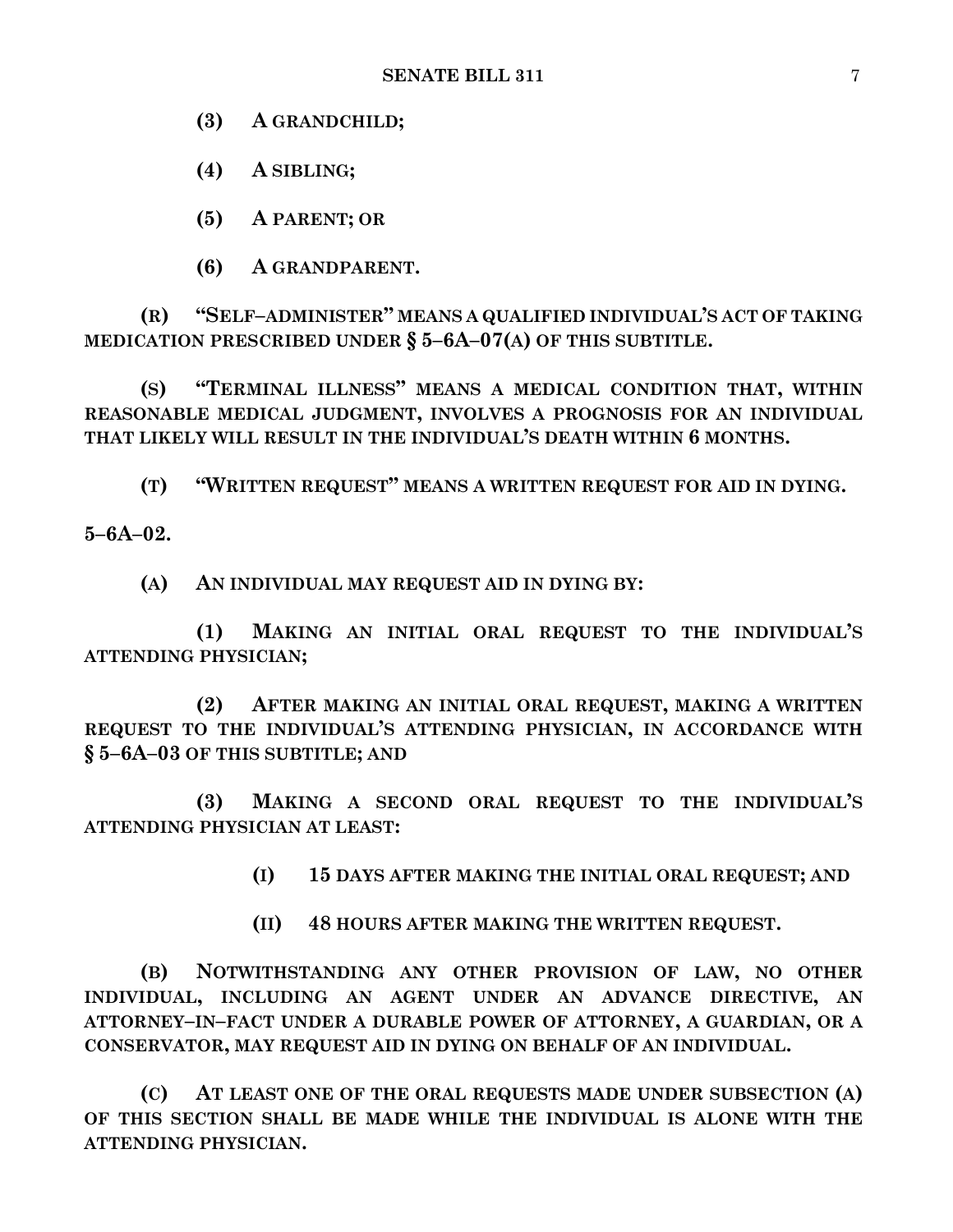**5–6A–03.**

**(A) A WRITTEN REQUEST FOR AID IN DYING REQUIRED UNDER § 5–6A–02(A)(2) OF THIS SUBTITLE SHALL BE:**

**(1) IN SUBSTANTIALLY THE SAME FORM SET FORTH IN SUBSECTION (C) OF THIS SECTION;**

**(2) SIGNED AND DATED BY THE INDIVIDUAL; AND**

**(3) WITNESSED BY AT LEAST TWO OTHER INDIVIDUALS WHO, IN THE PRESENCE OF THE INDIVIDUAL, ATTEST THAT TO THE BEST OF THEIR KNOWLEDGE AND BELIEF THE INDIVIDUAL IS:**

**(I) OF SOUND MIND; AND**

**(II) ACTING VOLUNTARILY AND NOT BEING COERCED TO SIGN THE WRITTEN REQUEST.**

**(B) (1) ONLY ONE OF THE WITNESSES UNDER SUBSECTION (A)(3) OF THIS SECTION MAY BE:**

**(I) A RELATIVE OF THE INDIVIDUAL BY BLOOD, MARRIAGE, OR ADOPTION; OR**

**(II) AT THE TIME THE WRITTEN REQUEST IS SIGNED BY THE INDIVIDUAL, ENTITLED TO ANY BENEFIT ON THE INDIVIDUAL'S DEATH.**

**(2) THE INDIVIDUAL'S ATTENDING PHYSICIAN MAY NOT BE A WITNESS.**

**(C) A WRITTEN REQUEST UNDER THIS SECTION SHALL BE IN SUBSTANTIALLY THE FOLLOWING FORM:**

**MARYLAND REQUEST FOR MEDICATION FOR AID IN DYING**

**BY: \_\_\_\_\_\_\_\_\_\_\_\_\_\_\_\_\_\_\_\_\_\_\_\_\_\_\_\_\_\_\_ DATE OF BIRTH: \_\_\_\_\_\_\_\_\_\_\_\_\_\_\_\_\_\_\_\_**

 **(PRINT NAME) (MONTH/DAY/YEAR)**

**I, \_\_\_\_\_\_\_\_\_\_\_\_\_\_\_\_\_\_\_\_\_\_\_\_\_\_\_\_\_\_\_\_\_\_\_\_\_\_, AM AN ADULT OF SOUND MIND. I AM A RESIDENT OF THE STATE OF MARYLAND.**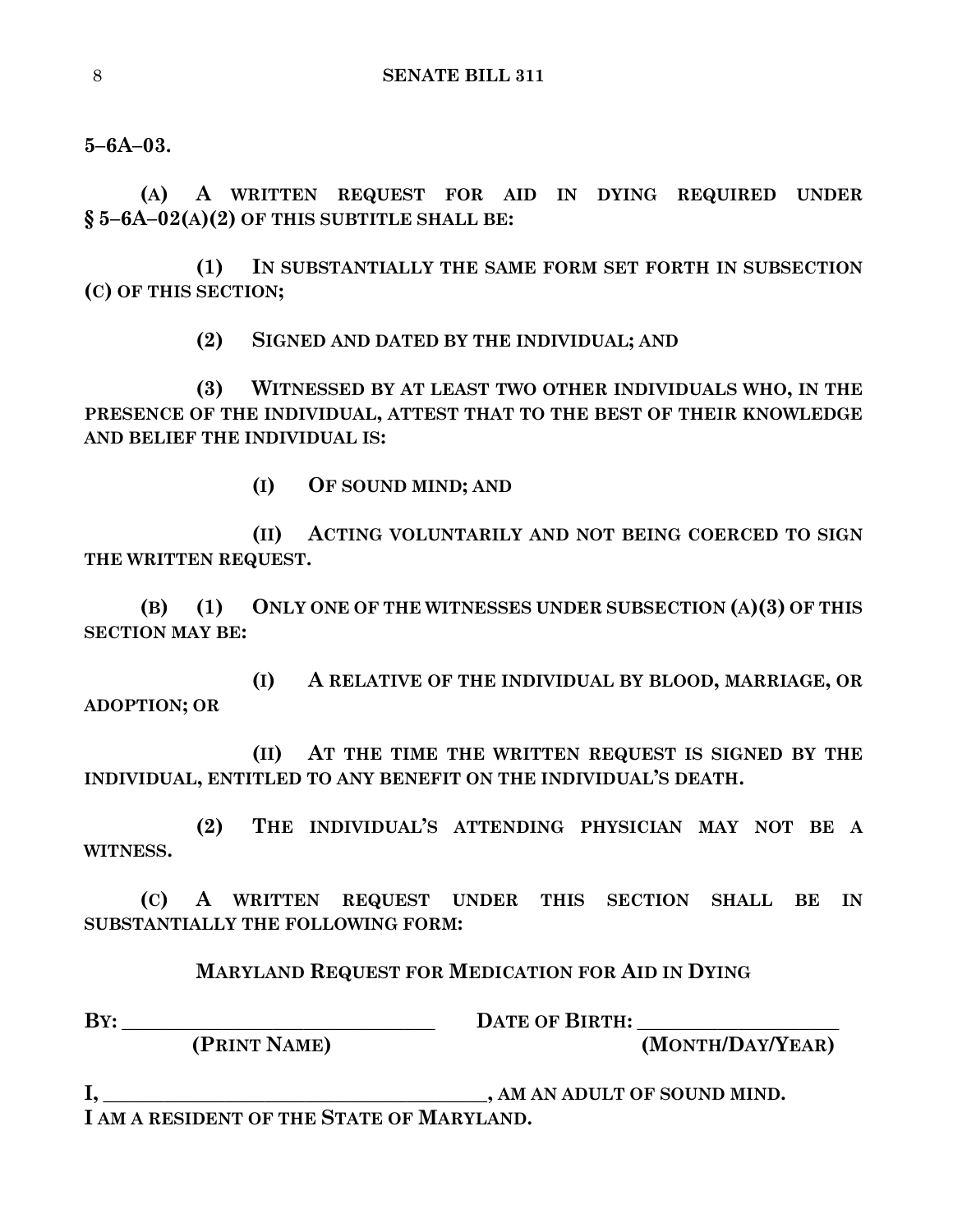**I AM SUFFERING FROM \_\_\_\_\_\_\_\_\_\_\_\_\_\_\_\_\_\_\_\_\_\_\_\_\_\_, WHICH MY ATTENDING PHYSICIAN HAS DETERMINED WILL, MORE LIKELY THAN NOT, RESULT IN DEATH WITHIN 6 MONTHS. I HAVE BEEN FULLY INFORMED OF MY DIAGNOSIS, MY PROGNOSIS, THE NATURE OF MEDICATION TO BE PRESCRIBED TO AID ME IN DYING, THE POTENTIAL ASSOCIATED RISKS, THE EXPECTED RESULT, THE FEASIBLE ALTERNATIVES, AND THE ADDITIONAL HEALTH CARE TREATMENT OPTIONS, INCLUDING PALLIATIVE CARE AND HOSPICE.**

**I HAVE ORALLY REQUESTED THAT MY ATTENDING PHYSICIAN PRESCRIBE MEDICATION THAT I MAY SELF–ADMINISTER FOR AID IN DYING, AND I NOW CONFIRM THIS REQUEST. I AUTHORIZE MY ATTENDING PHYSICIAN TO CONTACT A PHARMACIST TO FILL THE PRESCRIPTION FOR THE MEDICATION ON MY REQUEST.**

**INITIAL ONE:**

**\_\_\_\_\_ I HAVE INFORMED MY FAMILY OF MY DECISION AND TAKEN THEIR OPINIONS INTO CONSIDERATION.**

**\_\_\_\_\_ I HAVE DECIDED NOT TO INFORM MY FAMILY OF MY DECISION.**

**\_\_\_\_\_ I HAVE NO FAMILY TO INFORM OF MY DECISION.**

**I UNDERSTAND THAT I HAVE THE RIGHT TO RESCIND THIS REQUEST AT ANY TIME. I UNDERSTAND THE FULL IMPORT OF THIS REQUEST AND I EXPECT TO DIE IF AND WHEN I TAKE THE MEDICATION TO BE PRESCRIBED. I FURTHER UNDERSTAND THAT, ALTHOUGH MOST DEATHS OCCUR WITHIN 3 HOURS, MY DEATH MAY TAKE LONGER, AND MY ATTENDING PHYSICIAN HAS COUNSELED ME ABOUT THIS POSSIBILITY. I MAKE THIS REQUEST VOLUNTARILY AND WITHOUT RESERVATION, AND I ACCEPT FULL RESPONSIBILITY FOR MY DECISION TO REQUEST AID IN DYING.**

**SIGNED: \_\_\_\_\_\_\_\_\_\_\_\_\_\_\_\_\_\_\_\_\_\_\_\_\_\_\_\_\_\_\_\_\_\_\_\_\_\_\_ DATED: \_\_\_\_\_\_\_\_\_\_\_\_\_\_\_\_\_\_\_\_\_**

## **DECLARATION OF WITNESSES**

**I UNDERSTAND THAT, UNDER MARYLAND LAW, A WITNESS TO A REQUEST FOR MEDICATION FOR AID IN DYING MAY NOT BE THE INDIVIDUAL'S ATTENDING PHYSICIAN. FURTHER, ONLY ONE OF THE WITNESSES MAY BE:**

**1. A RELATIVE OF THE INDIVIDUAL BY BLOOD, MARRIAGE, OR ADOPTION; OR**

**2. AT THE TIME THE WRITTEN REQUEST IS SIGNED BY THE INDIVIDUAL, ENTITLED TO ANY BENEFIT ON THE INDIVIDUAL'S DEATH.**

**BY SIGNING BELOW ON THE DATE THE INDIVIDUAL NAMED ABOVE SIGNS, I DECLARE THAT:**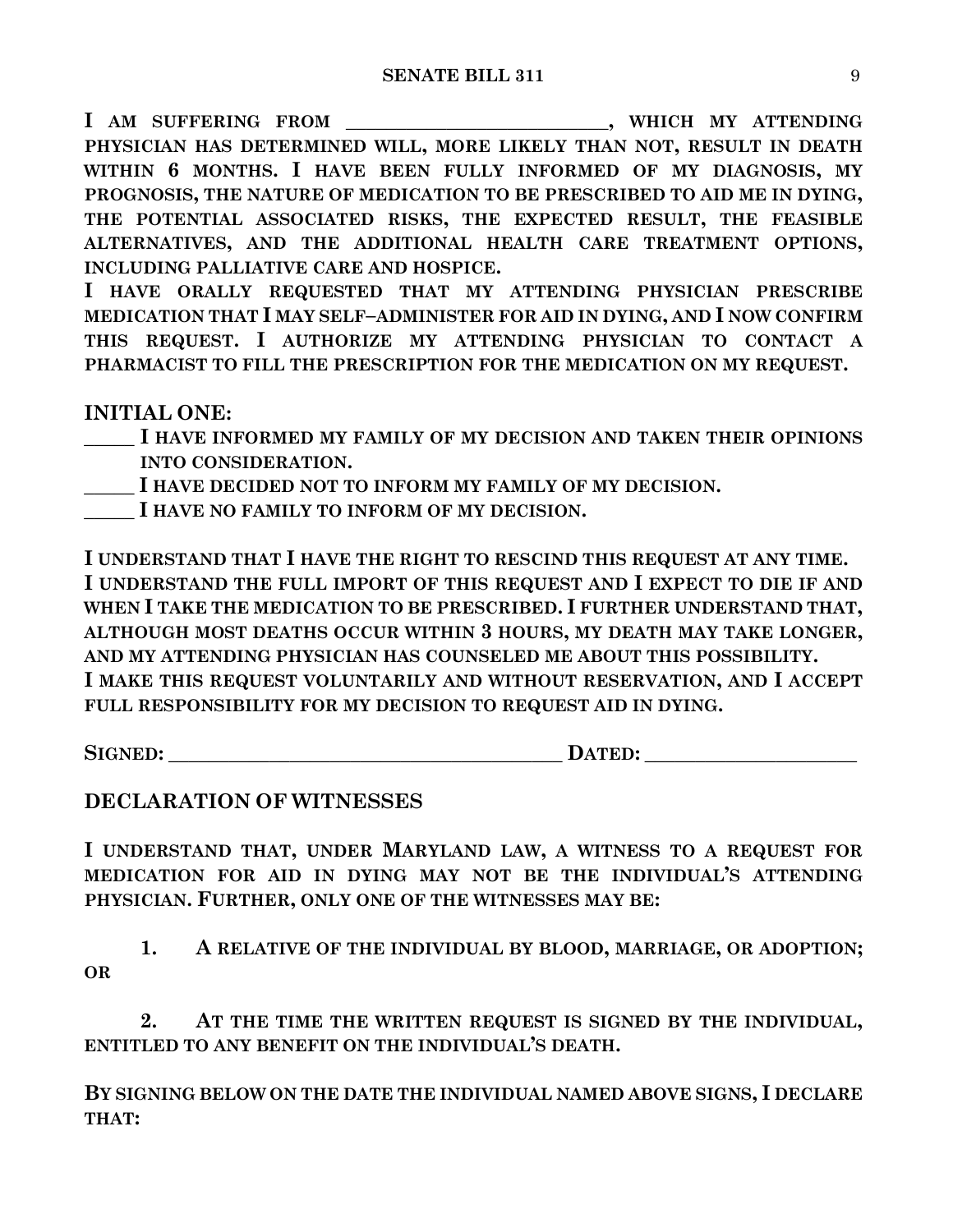**THE INDIVIDUAL MAKING AND SIGNING THE ABOVE REQUEST:**

**1. IS PERSONALLY KNOWN TO ME OR HAS PROVIDED PROOF OF IDENTITY;**

**2. SIGNED THIS REQUEST IN MY PRESENCE ON THE DATE OF THE INDIVIDUAL'S SIGNATURE;**

**3. APPEARS TO BE OF SOUND MIND AND NOT UNDER DURESS, FRAUD, OR UNDUE INFLUENCE; AND**

**4. IS NOT AN INDIVIDUAL FOR WHOM I AM THE ATTENDING PHYSICIAN.**

# **WITNESS 1 (CHECK ONE)**

**\_\_\_\_\_\_\_\_\_\_\_\_\_ I AM:**

**\_\_\_\_\_\_\_\_\_\_\_\_\_ I AM NOT:**

**1. A RELATIVE OF THE INDIVIDUAL BY BLOOD, MARRIAGE, OR ADOPTION; OR**

**2. AT THE TIME THE REQUEST IS SIGNED, ENTITLED TO ANY BENEFIT ON THE INDIVIDUAL'S DEATH.**

**PRINTED NAME OF WITNESS 1 \_\_\_\_\_\_\_\_\_\_\_\_\_\_\_\_\_\_\_\_\_\_\_\_\_\_\_\_\_\_ SIGNATURE OF WITNESS 1 \_\_\_\_\_\_\_\_\_\_\_\_\_\_\_\_\_\_\_\_\_\_\_\_\_\_\_\_ DATE \_\_\_\_\_\_\_\_\_\_\_\_\_\_\_**

**WITNESS 2 (CHECK ONE)**

**\_\_\_\_\_\_\_\_\_\_\_\_\_ I AM:**

**\_\_\_\_\_\_\_\_\_\_\_\_\_ I AM NOT:**

**1. A RELATIVE OF THE INDIVIDUAL BY BLOOD, MARRIAGE, OR ADOPTION; OR**

**2. AT THE TIME THE REQUEST IS SIGNED, ENTITLED TO ANY BENEFIT ON THE INDIVIDUAL'S DEATH.**

**PRINTED NAME OF WITNESS 2 \_\_\_\_\_\_\_\_\_\_\_\_\_\_\_\_\_\_\_\_\_\_\_\_\_\_\_\_\_\_\_ SIGNATURE OF WITNESS 2 \_\_\_\_\_\_\_\_\_\_\_\_\_\_\_\_\_\_\_\_\_\_\_\_\_\_\_\_ DATE \_\_\_\_\_\_\_\_\_\_\_\_\_\_\_**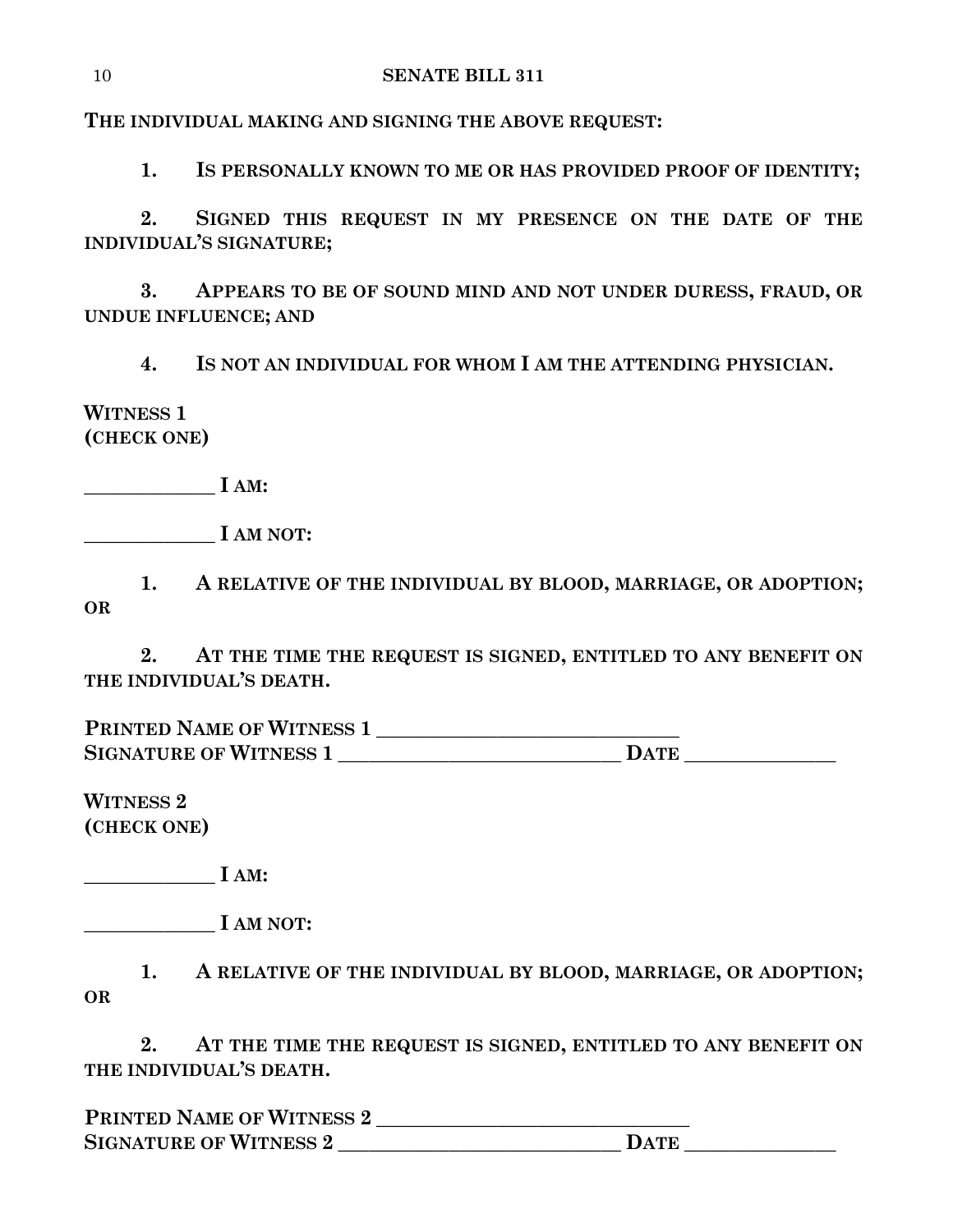**5–6A–04.**

**(A) (1) WHEN AN ATTENDING PHYSICIAN IS PRESENTED WITH AN INDIVIDUAL'S WRITTEN REQUEST, THE ATTENDING PHYSICIAN SHALL DETERMINE WHETHER THE INDIVIDUAL:**

- **(I) IS A QUALIFIED INDIVIDUAL;**
- **(II) HAS MADE AN INFORMED DECISION; AND**
- **(III) HAS VOLUNTARILY REQUESTED AID IN DYING.**

**(2) AN INDIVIDUAL IS NOT A QUALIFIED INDIVIDUAL SOLELY DUE TO AGE, DISABILITY, OR A SPECIFIC ILLNESS.**

**(B) FOR PURPOSES OF DETERMINING THAT AN INDIVIDUAL IS A QUALIFIED INDIVIDUAL, AN ATTENDING PHYSICIAN SHALL ACCEPT AS PROOF OF THE INDIVIDUAL'S RESIDENCY IN THE STATE:**

**(1) POSSESSION OF A VALID MARYLAND DRIVER'S LICENSE OR IDENTIFICATION CARD ISSUED BY THE MOTOR VEHICLE ADMINISTRATION;**

**(2) REGISTRATION TO VOTE IN THE STATE;**

**(3) EVIDENCE OF OWNING OR LEASING PROPERTY IN THE STATE;**

**(4) A COPY OF A MARYLAND RESIDENT TAX RETURN FOR THE MOST RECENT TAX YEAR; OR**

**(5) BASED ON THE INDIVIDUAL'S TREATMENT HISTORY AND MEDICAL RECORDS, THE ATTENDING PHYSICIAN'S PERSONAL KNOWLEDGE OF THE INDIVIDUAL'S RESIDENCY IN THE STATE.**

**(C) AN ATTENDING PHYSICIAN SHALL ENSURE THAT AN INDIVIDUAL MAKES AN INFORMED DECISION BY INFORMING THE INDIVIDUAL OF:**

- **(1) THE INDIVIDUAL'S MEDICAL DIAGNOSIS;**
- **(2) THE INDIVIDUAL'S PROGNOSIS;**

**(3) THE POTENTIAL RISKS ASSOCIATED WITH SELF–ADMINISTERING THE MEDICATION TO BE PRESCRIBED FOR AID IN DYING;**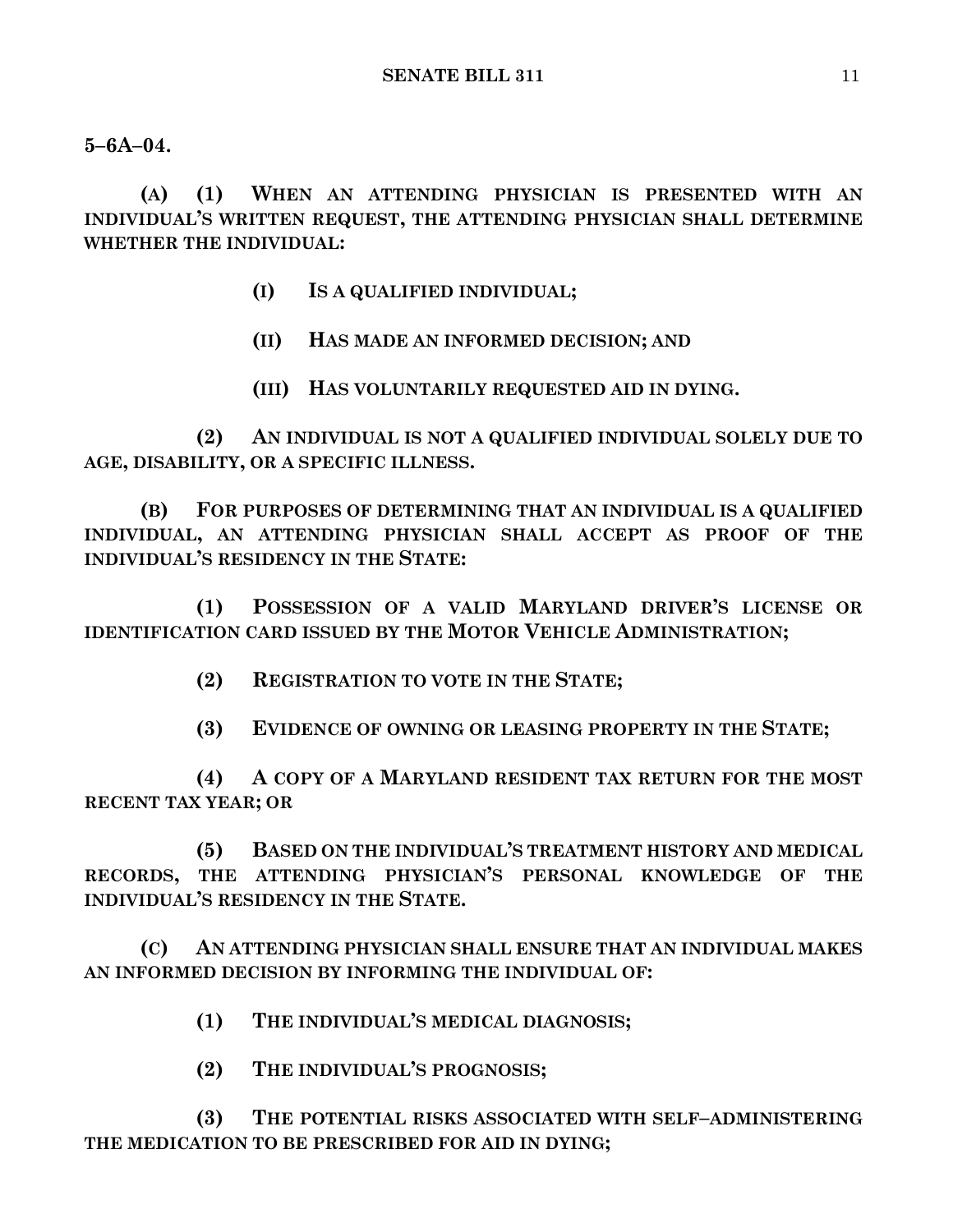**(4) THE PROBABLE RESULT OF SELF–ADMINISTERING THE MEDICATION TO BE PRESCRIBED FOR AID IN DYING; AND**

**(5) ANY FEASIBLE ALTERNATIVES AND HEALTH CARE TREATMENT OPTIONS, INCLUDING PALLIATIVE CARE AND HOSPICE.**

**(D) SUBJECT TO § 5–6A–06 OF THIS SUBTITLE, IF THE ATTENDING PHYSICIAN DETERMINES THAT AN INDIVIDUAL IS A QUALIFIED INDIVIDUAL, HAS MADE AN INFORMED DECISION, AND HAS VOLUNTARILY REQUESTED AID IN DYING, THE ATTENDING PHYSICIAN SHALL REFER THE INDIVIDUAL TO A CONSULTING PHYSICIAN TO CARRY OUT THE DUTIES REQUIRED UNDER § 5–6A–05 OF THIS SUBTITLE.**

**5–6A–05.**

**A CONSULTING PHYSICIAN TO WHOM AN INDIVIDUAL HAS BEEN REFERRED UNDER § 5–6A–04(D) OF THIS SUBTITLE SHALL:**

**(1) EXAMINE THE INDIVIDUAL AND THE INDIVIDUAL'S RELEVANT MEDICAL RECORDS;**

**(2) CONFIRM THE ATTENDING PHYSICIAN'S DIAGNOSIS THAT THE INDIVIDUAL HAS A TERMINAL ILLNESS;**

**(3) IF REQUIRED UNDER § 5–6A–06 OF THIS SUBTITLE, REFER THE INDIVIDUAL FOR A MENTAL HEALTH PROFESSIONAL ASSESSMENT;**

**(4) VERIFY THAT THE INDIVIDUAL IS A QUALIFIED INDIVIDUAL, HAS MADE AN INFORMED DECISION, AND HAS VOLUNTARILY REQUESTED AID IN DYING; AND**

**(5) DOCUMENT THE FULFILLMENT OF THE CONSULTING PHYSICIAN'S DUTIES UNDER THIS SECTION IN WRITING.**

### **5–6A–06.**

**(A) IF, IN THE MEDICAL OPINION OF THE ATTENDING PHYSICIAN OR THE CONSULTING PHYSICIAN, AN INDIVIDUAL MAY BE SUFFERING FROM A CONDITION THAT IS CAUSING IMPAIRED JUDGMENT OR OTHERWISE DOES NOT HAVE THE CAPACITY TO MAKE MEDICAL DECISIONS, THE ATTENDING PHYSICIAN OR THE CONSULTING PHYSICIAN SHALL REFER THE INDIVIDUAL TO A LICENSED MENTAL HEALTH PROFESSIONAL FOR A MENTAL HEALTH PROFESSIONAL ASSESSMENT.**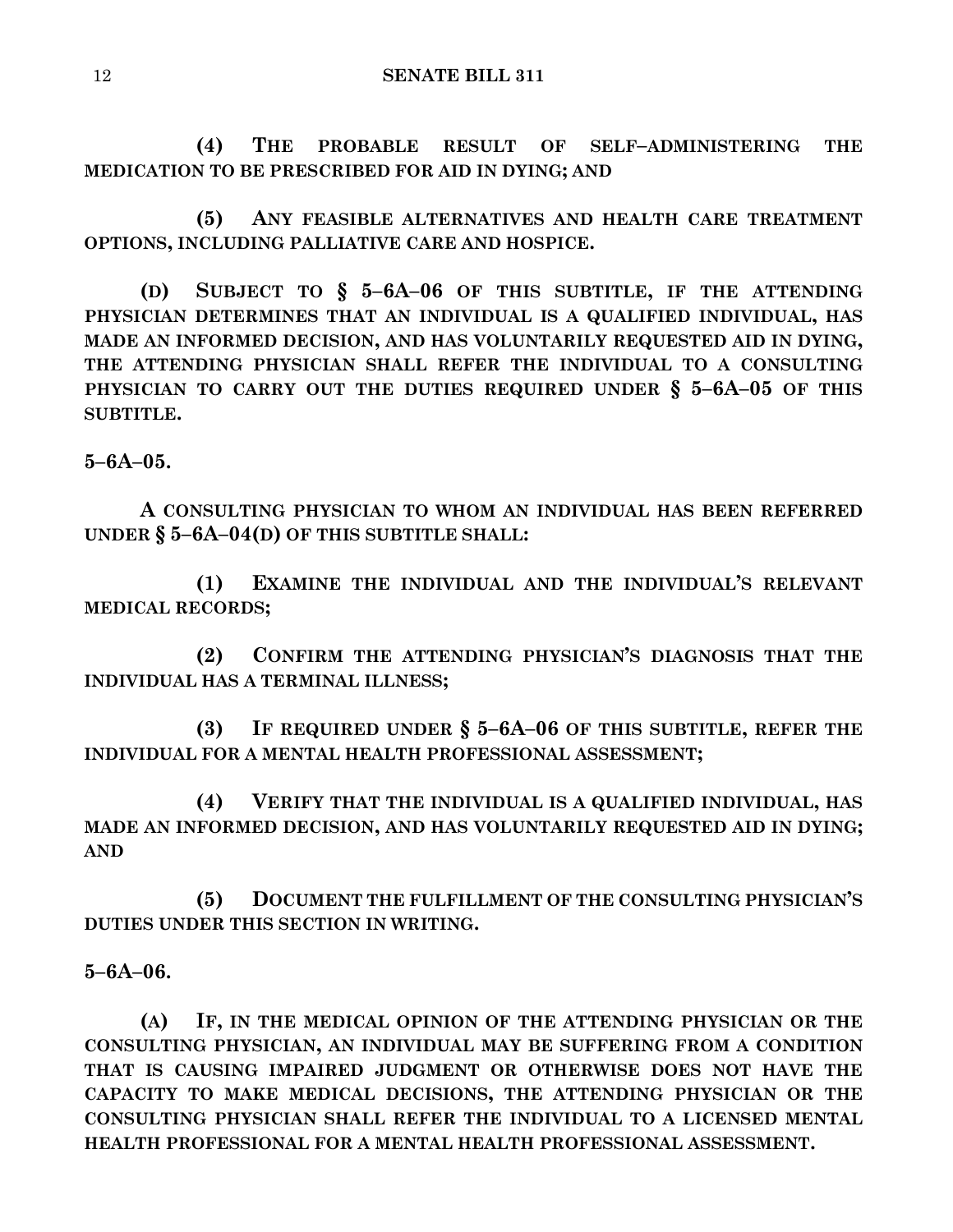**(B) AN ATTENDING PHYSICIAN MAY NOT PROVIDE THE INDIVIDUAL MEDICATION FOR AID IN DYING UNTIL THE LICENSED MENTAL HEALTH PROFESSIONAL PROVIDING THE MENTAL HEALTH PROFESSIONAL ASSESSMENT:**

**(1) DETERMINES THAT THE INDIVIDUAL HAS THE CAPACITY TO MAKE MEDICAL DECISIONS AND IS NOT SUFFERING FROM A CONDITION THAT IS CAUSING IMPAIRED JUDGMENT; AND**

**(2) COMMUNICATES THIS DETERMINATION TO THE ATTENDING PHYSICIAN AND THE CONSULTING PHYSICIAN IN WRITING.**

**5–6A–07.**

**(A) AFTER THE ATTENDING PHYSICIAN AND THE CONSULTING PHYSICIAN HAVE FULFILLED THE REQUIREMENTS UNDER §§ 5–6A–04 AND 5–6A–05 OF THIS SUBTITLE, AND AFTER THE QUALIFIED INDIVIDUAL SUBMITS A SECOND ORAL REQUEST FOR AID IN DYING, AS REQUIRED UNDER § 5–6A–02 OF THIS SUBTITLE, THE ATTENDING PHYSICIAN SHALL:**

**(1) INFORM THE QUALIFIED INDIVIDUAL THAT IT IS THE DECISION OF THE QUALIFIED INDIVIDUAL AS TO WHETHER AND WHEN TO SELF–ADMINISTER THE MEDICATION PRESCRIBED FOR AID IN DYING;**

**(2) (I) INFORM THE QUALIFIED INDIVIDUAL THAT THE QUALIFIED INDIVIDUAL MAY WISH TO NOTIFY NEXT OF KIN OF THE REQUEST FOR AID IN DYING; AND**

**(II) INFORM THE QUALIFIED INDIVIDUAL THAT A FAILURE TO NOTIFY NEXT OF KIN IS NOT A BASIS FOR DENIAL OF THE REQUEST FOR AID IN DYING;**

**(3) COUNSEL THE QUALIFIED INDIVIDUAL CONCERNING THE IMPORTANCE OF:**

**(I) HAVING ANOTHER INDIVIDUAL PRESENT WHEN THE QUALIFIED INDIVIDUAL SELF–ADMINISTERS THE MEDICATION PRESCRIBED FOR AID IN DYING;**

**(II) NOT TAKING THE MEDICATION IN A PUBLIC PLACE; AND**

**(III) PARTICIPATING IN A HOSPICE PROGRAM;**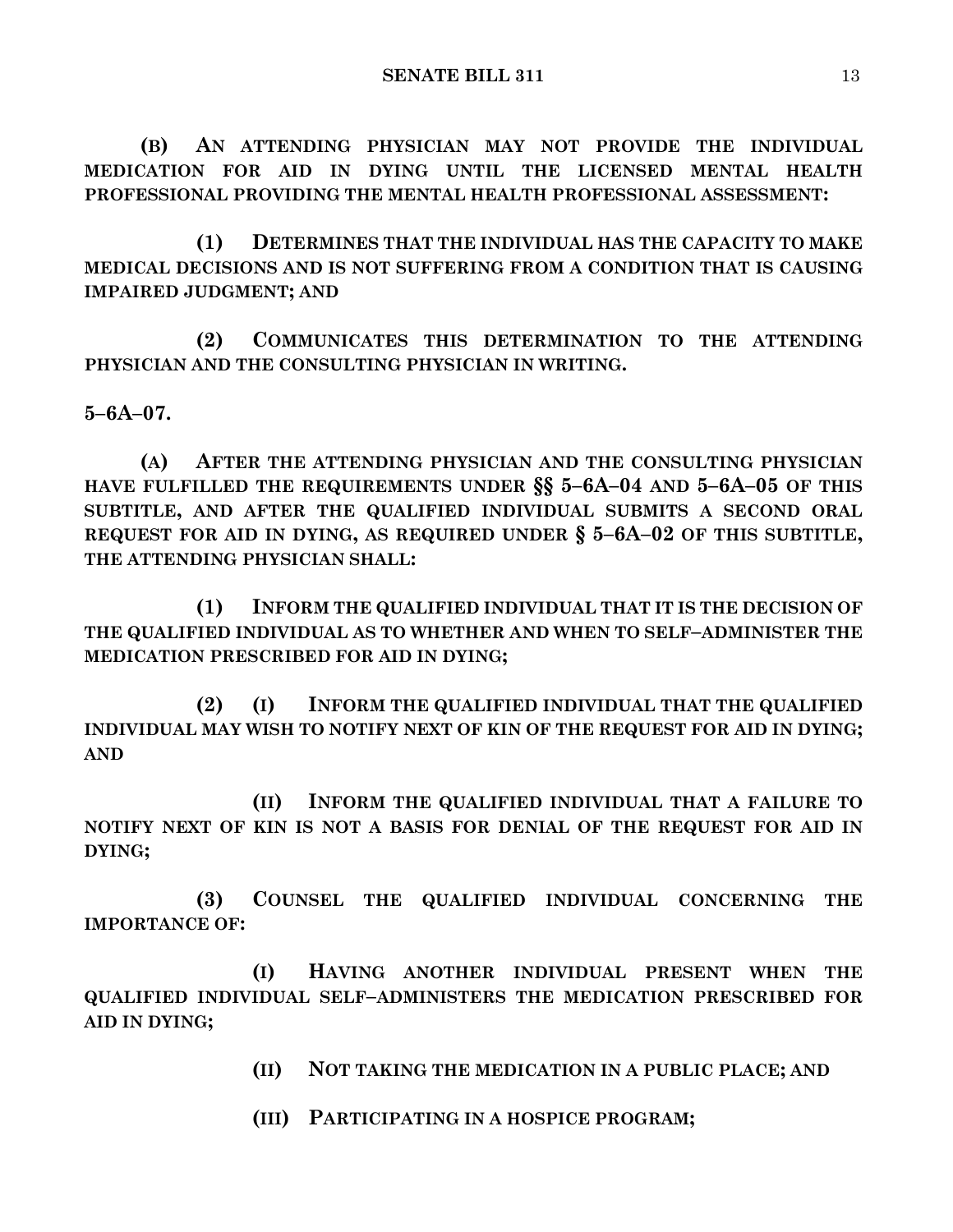**(4) ENCOURAGE THE QUALIFIED INDIVIDUAL TO PREPARE AN ADVANCE DIRECTIVE;**

**(5) CONFIRM THAT THE QUALIFIED INDIVIDUAL'S REQUEST DOES NOT ARISE FROM COERCION OR UNDUE INFLUENCE BY ANOTHER INDIVIDUAL BY DISCUSSING WITH THE QUALIFIED INDIVIDUAL, OUTSIDE THE PRESENCE OF ANY OTHER INDIVIDUAL EXCEPT FOR AN INTERPRETER, WHETHER OR NOT THE QUALIFIED INDIVIDUAL IS FEELING COERCED OR UNDULY INFLUENCED BY ANOTHER INDIVIDUAL;**

**(6) INFORM THE QUALIFIED INDIVIDUAL THAT THE QUALIFIED INDIVIDUAL MAY RESCIND THE REQUEST FOR AID IN DYING AT ANY TIME AND IN ANY MANNER;**

**(7) VERIFY, IMMEDIATELY BEFORE WRITING THE PRESCRIPTION FOR MEDICATION FOR AID IN DYING, THAT THE QUALIFIED INDIVIDUAL IS MAKING AN INFORMED DECISION;**

**(8) FULFILL THE DOCUMENTATION REQUIREMENTS ESTABLISHED UNDER § 5–6A–08 OF THIS SUBTITLE; AND**

**(9) (I) IF THE ATTENDING PHYSICIAN HOLDS A DISPENSING PERMIT FROM THE STATE BOARD OF PHYSICIANS AND WISHES TO DISPENSE THE MEDICATION, DISPENSE TO THE QUALIFIED INDIVIDUAL:**

**1. THE PRESCRIBED MEDICATION FOR AID IN DYING; AND**

**2. ANY ANCILLARY MEDICATIONS NEEDED TO MINIMIZE THE QUALIFIED INDIVIDUAL'S DISCOMFORT; OR**

**(II) IF THE ATTENDING PHYSICIAN DOES NOT HOLD A DISPENSING PERMIT OR DOES NOT WISH TO DISPENSE THE MEDICATION FOR AID IN DYING, AND THE QUALIFIED INDIVIDUAL REQUESTS AND PROVIDES WRITTEN CONSENT FOR THE MEDICATION FOR AID IN DYING TO BE DISPENSED BY A PHARMACIST:**

**1. CONTACT A PHARMACIST;**

**2. INFORM THE PHARMACIST OF THE PRESCRIPTION FOR MEDICATION FOR AID IN DYING; AND**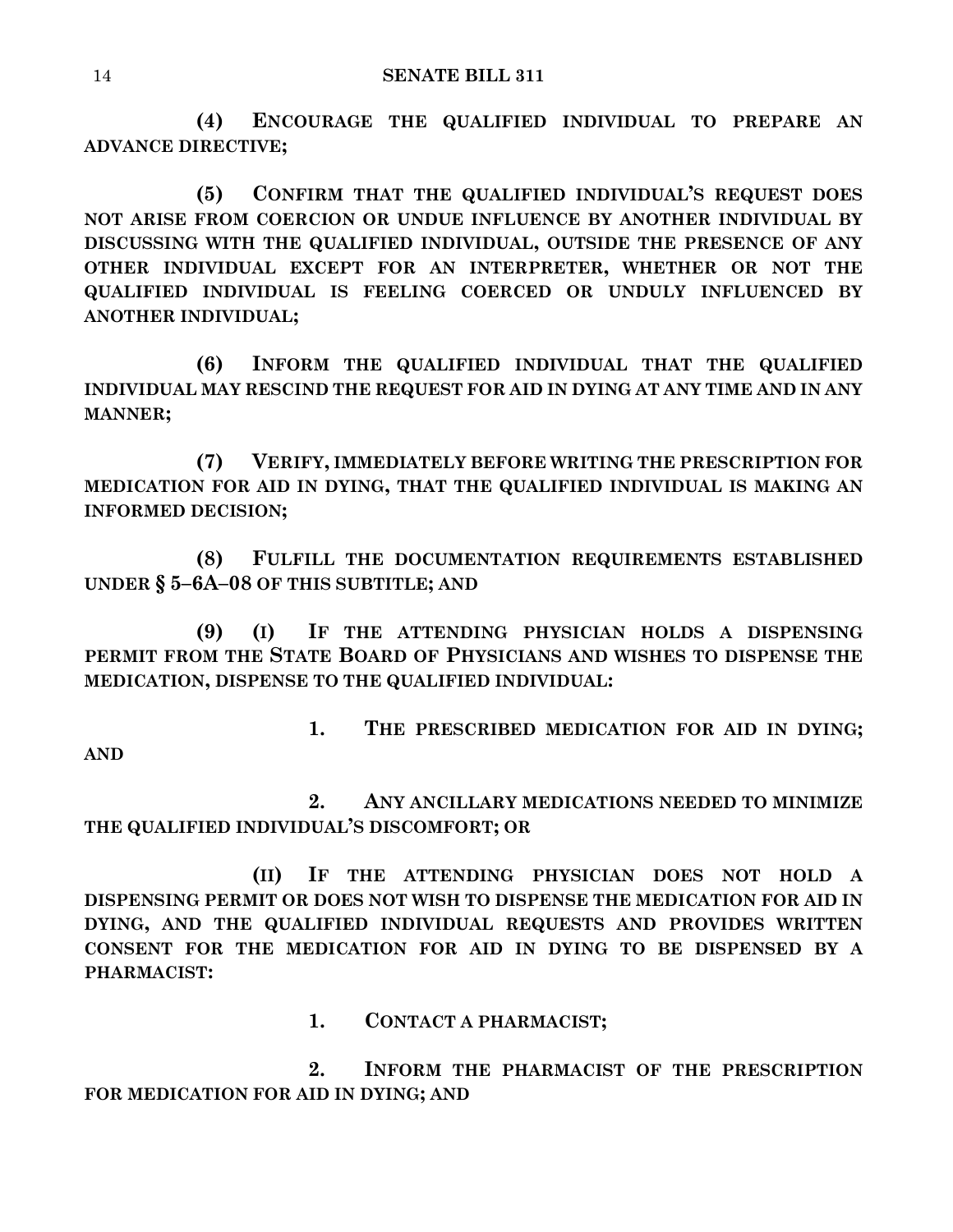**3. SUBMIT THE PRESCRIPTION FOR MEDICATION FOR AID IN DYING TO THE PHARMACIST BY ANY MEANS AUTHORIZED BY LAW.**

**(B) A PHARMACIST WHO HAS BEEN CONTACTED AND INFORMED BY AN ATTENDING PHYSICIAN AND TO WHOM AN ATTENDING PHYSICIAN HAS SUBMITTED A PRESCRIPTION FOR MEDICATION FOR AID IN DYING IN ACCORDANCE WITH THE REQUIREMENTS OF SUBSECTION (A) OF THIS SECTION MAY DISPENSE THE MEDICATION FOR AID IN DYING AND ANY ANCILLARY MEDICATION ONLY TO THE QUALIFIED INDIVIDUAL, THE ATTENDING PHYSICIAN, OR AN EXPRESSLY IDENTIFIED AGENT OF THE QUALIFIED INDIVIDUAL.**

**(C) IF A QUALIFIED INDIVIDUAL SELF–ADMINISTERS MEDICATION FOR AID IN DYING AND DIES, THE ATTENDING PHYSICIAN MAY SIGN THE QUALIFIED INDIVIDUAL'S DEATH CERTIFICATE.**

**5–6A–08.**

**(A) WITH RESPECT TO A REQUEST BY A QUALIFIED INDIVIDUAL FOR AID IN DYING, THE ATTENDING PHYSICIAN SHALL ENSURE THAT THE MEDICAL RECORD OF THE QUALIFIED INDIVIDUAL DOCUMENTS OR CONTAINS:**

**(1) THE BASIS FOR DETERMINING THAT THE QUALIFIED INDIVIDUAL IS AN ADULT AND A RESIDENT OF THE STATE;**

**(2) ALL ORAL AND WRITTEN REQUESTS BY THE QUALIFIED INDIVIDUAL FOR MEDICATION FOR AID IN DYING;**

**(3) THE ATTENDING PHYSICIAN'S:**

**(I) DIAGNOSIS OF THE QUALIFIED INDIVIDUAL'S TERMINAL ILLNESS AND PROGNOSIS; AND**

**(II) DETERMINATION THAT THE QUALIFIED INDIVIDUAL HAS THE CAPACITY TO MAKE MEDICAL DECISIONS, HAS MADE AN INFORMED DECISION, AND HAS VOLUNTARILY REQUESTED AID IN DYING;**

**(4) DOCUMENTATION THAT THE CONSULTING PHYSICIAN HAS FULFILLED THE CONSULTING PHYSICIAN'S DUTIES UNDER § 5–6A–05 OF THIS SUBTITLE;**

**(5) A REPORT OF THE OUTCOME OF AND DETERMINATIONS MADE DURING THE MENTAL HEALTH PROFESSIONAL ASSESSMENT IF:**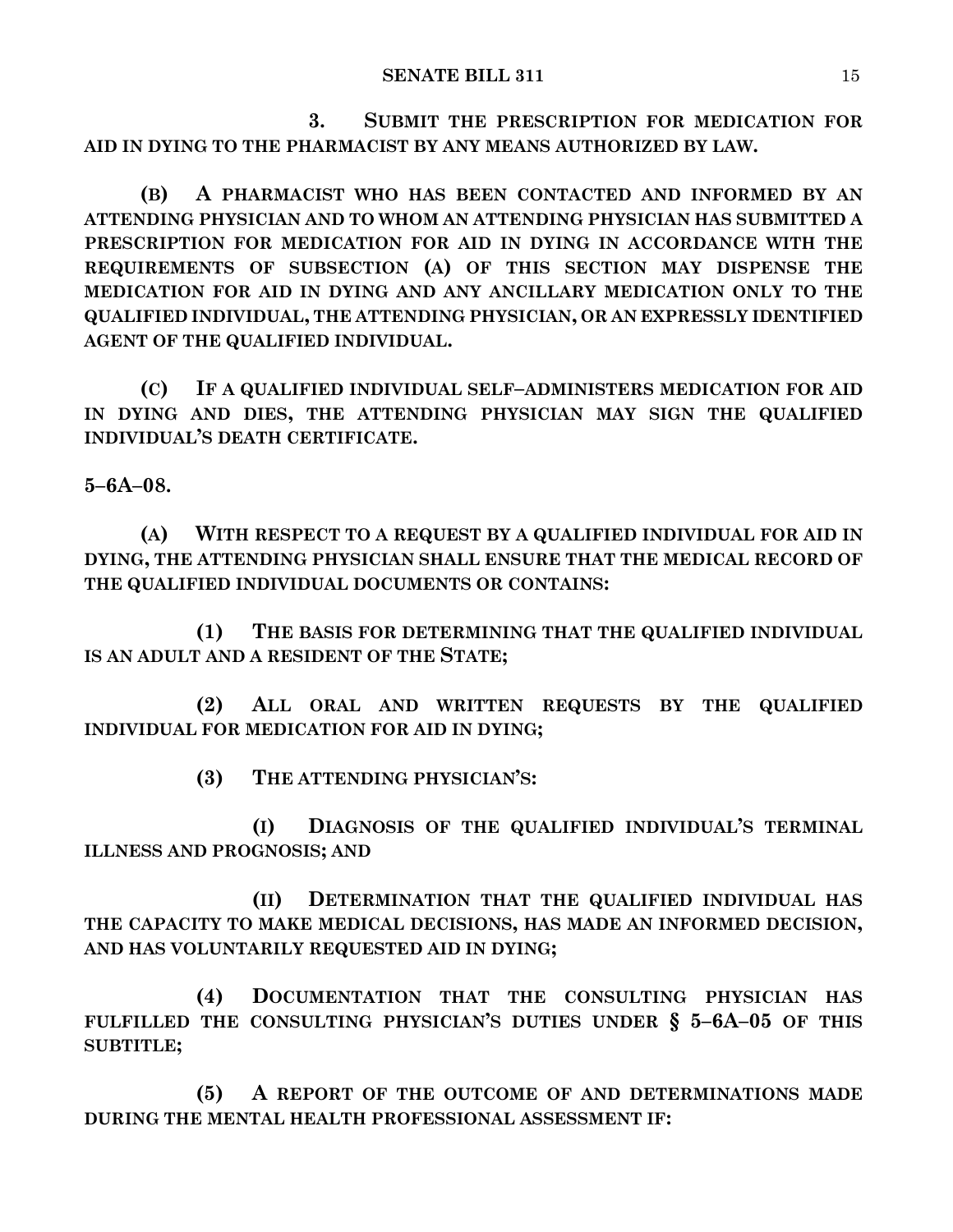**(I) THE QUALIFIED INDIVIDUAL WAS REFERRED FOR A MENTAL HEALTH PROFESSIONAL ASSESSMENT IN ACCORDANCE WITH § 5–6A–06 OF THIS SUBTITLE; AND** 

**(II) THE MENTAL HEALTH PROFESSIONAL ASSESSMENT WAS PROVIDED;**

**(6) DOCUMENTATION OF THE ATTENDING PHYSICIAN'S OFFER TO THE QUALIFIED INDIVIDUAL TO RESCIND THE QUALIFIED INDIVIDUAL'S REQUEST FOR MEDICATION FOR AID IN DYING AT THE TIME THE ATTENDING PHYSICIAN WROTE THE PRESCRIPTION FOR THE MEDICATION FOR THE QUALIFIED INDIVIDUAL; AND**

**(7) A STATEMENT BY THE ATTENDING PHYSICIAN:**

**(I) INDICATING THAT ALL REQUIREMENTS FOR AID IN DYING UNDER THIS SUBTITLE HAVE BEEN MET; AND**

**(II) SPECIFYING THE STEPS TAKEN TO CARRY OUT THE QUALIFIED INDIVIDUAL'S REQUEST FOR AID IN DYING, INCLUDING THE MEDICATION PRESCRIBED FOR AID IN DYING.**

**(B) THE ATTENDING PHYSICIAN SHALL SUBMIT TO THE DEPARTMENT ANY INFORMATION REGARDING IMPLEMENTATION OF THIS SUBTITLE REQUIRED BY REGULATIONS ADOPTED UNDER § 5–6A–09(A) OF THIS SUBTITLE.**

**5–6A–09.**

**(A) THE DEPARTMENT SHALL ADOPT REGULATIONS TO FACILITATE THE COLLECTION OF INFORMATION UNDER § 5–6A–08(B) OF THIS SUBTITLE.**

**(B) THE DEPARTMENT SHALL PRODUCE AND MAKE AVAILABLE TO THE PUBLIC AN ANNUAL STATISTICAL REPORT OF INFORMATION COLLECTED UNDER SUBSECTION (A) OF THIS SECTION.**

**(C) RECORDS OR INFORMATION COLLECTED OR MAINTAINED UNDER THIS SUBTITLE ARE NOT SUBJECT TO SUBPOENA OR DISCOVERY AND MAY NOT BE INTRODUCED INTO EVIDENCE IN ANY JUDICIAL OR ADMINISTRATIVE PROCEEDING, EXCEPT TO RESOLVE MATTERS CONCERNING COMPLIANCE WITH THIS SUBTITLE OR AS OTHERWISE SPECIFICALLY PROVIDED BY LAW.**

**5–6A–10.**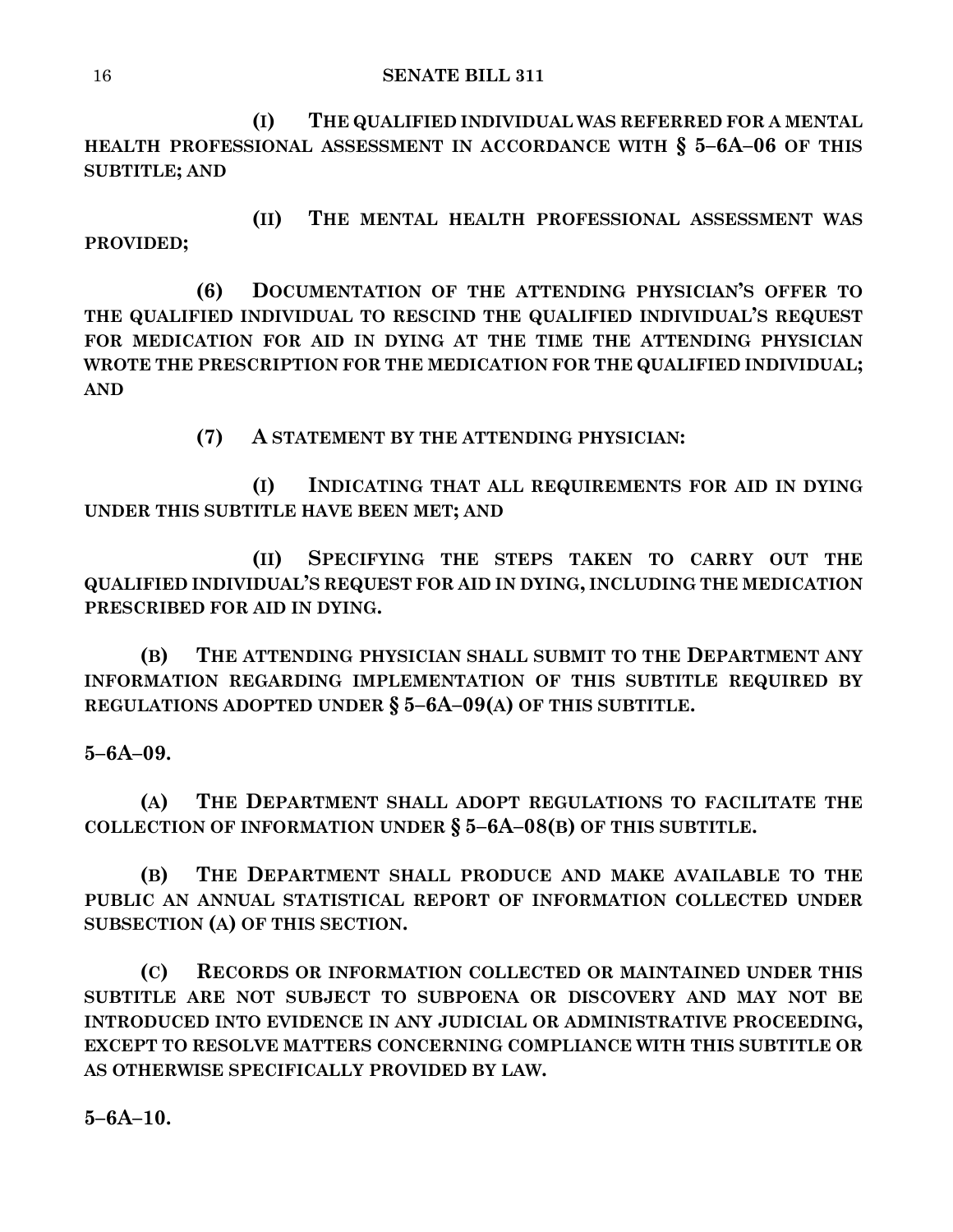**A PERSON THAT, AFTER A QUALIFIED INDIVIDUAL'S DEATH, IS IN POSSESSION OF MEDICATION PRESCRIBED FOR AID IN DYING THAT HAS NOT BEEN SELF–ADMINISTERED SHALL DISPOSE OF THE MEDICATION IN A LAWFUL MANNER.**

**5–6A–11.**

**(A) FOR ALL LEGAL RIGHTS AND OBLIGATIONS, RECORD–KEEPING PURPOSES, AND OTHER PURPOSES GOVERNED BY THE LAWS OF THE STATE, WHETHER CONTRACTUAL, CIVIL, CRIMINAL, OR OTHERWISE, THE DEATH OF A QUALIFIED INDIVIDUAL BY REASON OF THE SELF–ADMINISTRATION OF MEDICATION PRESCRIBED UNDER THIS SUBTITLE SHALL BE DEEMED TO BE A DEATH FROM NATURAL CAUSES, SPECIFICALLY AS A RESULT OF THE TERMINAL ILLNESS FROM WHICH THE QUALIFIED INDIVIDUAL SUFFERED.**

**(B) A PROVISION IN A CONTRACT OR ANY OTHER LEGAL INSTRUMENT THAT IS CONTRARY TO SUBSECTION (A) OF THIS SECTION IS VOID.**

**(C) SUBSECTION (A) OF THIS SECTION MAY NOT BE CONSTRUED TO PROHIBIT THE PROSECUTION OF A PERSON FOR MURDER OR ATTEMPTED MURDER IF THE PERSON, WITH THE INTENT OR EFFECT OF CAUSING THE INDIVIDUAL'S DEATH:**

**(1) WILLFULLY ALTERS OR FORGES A REQUEST FOR AID IN DYING;**

**(2) CONCEALS OR DESTROYS A RESCISSION OF A REQUEST FOR AID IN DYING;**

**(3) COERCES OR EXERTS UNDUE INFLUENCE ON AN INDIVIDUAL TO COMPLETE A REQUEST FOR AID IN DYING; OR**

**(4) COERCES OR EXERTS UNDUE INFLUENCE ON AN INDIVIDUAL TO DESTROY A RESCISSION OF A REQUEST FOR AID IN DYING.**

**(D) (1) THIS SUBTITLE DOES NOT AUTHORIZE A LICENSED PHYSICIAN OR ANY OTHER PERSON TO END AN INDIVIDUAL'S LIFE BY LETHAL INJECTION, MERCY KILLING, OR ACTIVE EUTHANASIA.**

**(2) ACTIONS TAKEN IN ACCORDANCE WITH THIS SUBTITLE DO NOT, FOR ANY PURPOSE, CONSTITUTE SUICIDE, ASSISTED SUICIDE, MERCY KILLING, OR HOMICIDE.**

**5–6A–12.**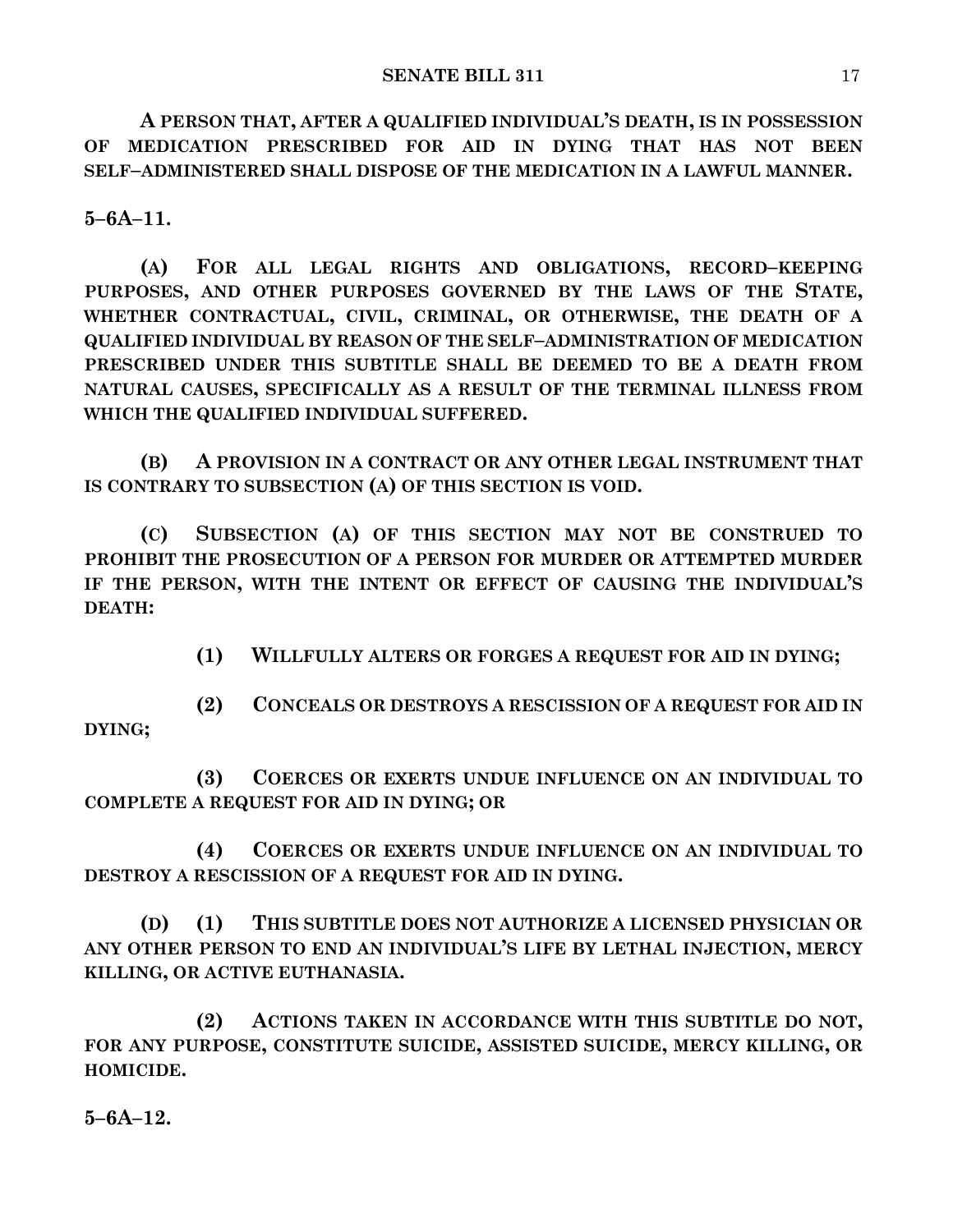**(A) A PROVISION IN AN INSURANCE POLICY, AN ANNUITY, A CONTRACT, OR ANY OTHER AGREEMENT, ISSUED OR MADE ON OR AFTER OCTOBER 1, 2019, IS NOT VALID TO THE EXTENT THAT THE PROVISION WOULD ATTACH CONSEQUENCES TO OR OTHERWISE RESTRICT OR INFLUENCE AN INDIVIDUAL'S DECISION TO MAKE OR RESCIND A REQUEST FOR AID IN DYING UNDER THIS SUBTITLE.**

**(B) AN OBLIGATION UNDER A CONTRACT EXISTING ON OCTOBER 1, 2019, MAY NOT BE CONDITIONED ON OR AFFECTED BY THE MAKING OR RESCINDING OF A REQUEST FOR AID IN DYING UNDER THIS SUBTITLE.**

**(C) A QUALIFIED INDIVIDUAL'S ACT OF SELF–ADMINISTERING MEDICATION FOR AID IN DYING MAY NOT HAVE AN EFFECT UNDER A LIFE INSURANCE POLICY, A HEALTH INSURANCE POLICY OR CONTRACT, OR AN ANNUITY CONTRACT THAT DIFFERS FROM THE EFFECT UNDER THE POLICY OR CONTRACT OF THE QUALIFIED INDIVIDUAL'S DEATH FROM NATURAL CAUSES.**

**5–6A–13.**

**(A) EXCEPT AS PROVIDED IN § 5–6A–14(C) OF THIS SUBTITLE:**

**(1) A PERSON MAY NOT BE SUBJECT TO CIVIL OR CRIMINAL LIABILITY OR PROFESSIONAL DISCIPLINARY ACTION FOR PARTICIPATING IN GOOD–FAITH COMPLIANCE WITH THIS SUBTITLE, INCLUDING BEING PRESENT WHEN A QUALIFIED INDIVIDUAL SELF–ADMINISTERS MEDICATION PRESCRIBED FOR AID IN DYING; AND**

**(2) A PROFESSIONAL ORGANIZATION OR ASSOCIATION, A HEALTH CARE PROVIDER, OR A HEALTH OCCUPATION BOARD MAY NOT SUBJECT A PERSON TO CENSURE, DISCIPLINE, SUSPENSION, LOSS OF LICENSE, LOSS OF PRIVILEGES, LOSS OF MEMBERSHIP, OR ANY OTHER PENALTY FOR PARTICIPATING OR REFUSING TO PARTICIPATE IN GOOD–FAITH COMPLIANCE WITH THIS SUBTITLE.**

**(B) AN INDIVIDUAL'S REQUEST FOR AID IN DYING OR AN ATTENDING PHYSICIAN'S PRESCRIPTION OF MEDICATION MADE IN GOOD–FAITH COMPLIANCE WITH THIS SUBTITLE DOES NOT:**

**(1) CONSTITUTE NEGLECT FOR ANY PURPOSE OF LAW; OR** 

**(2) PROVIDE THE SOLE BASIS FOR THE APPOINTMENT OF A GUARDIAN OR CONSERVATOR.**

**5–6A–14.**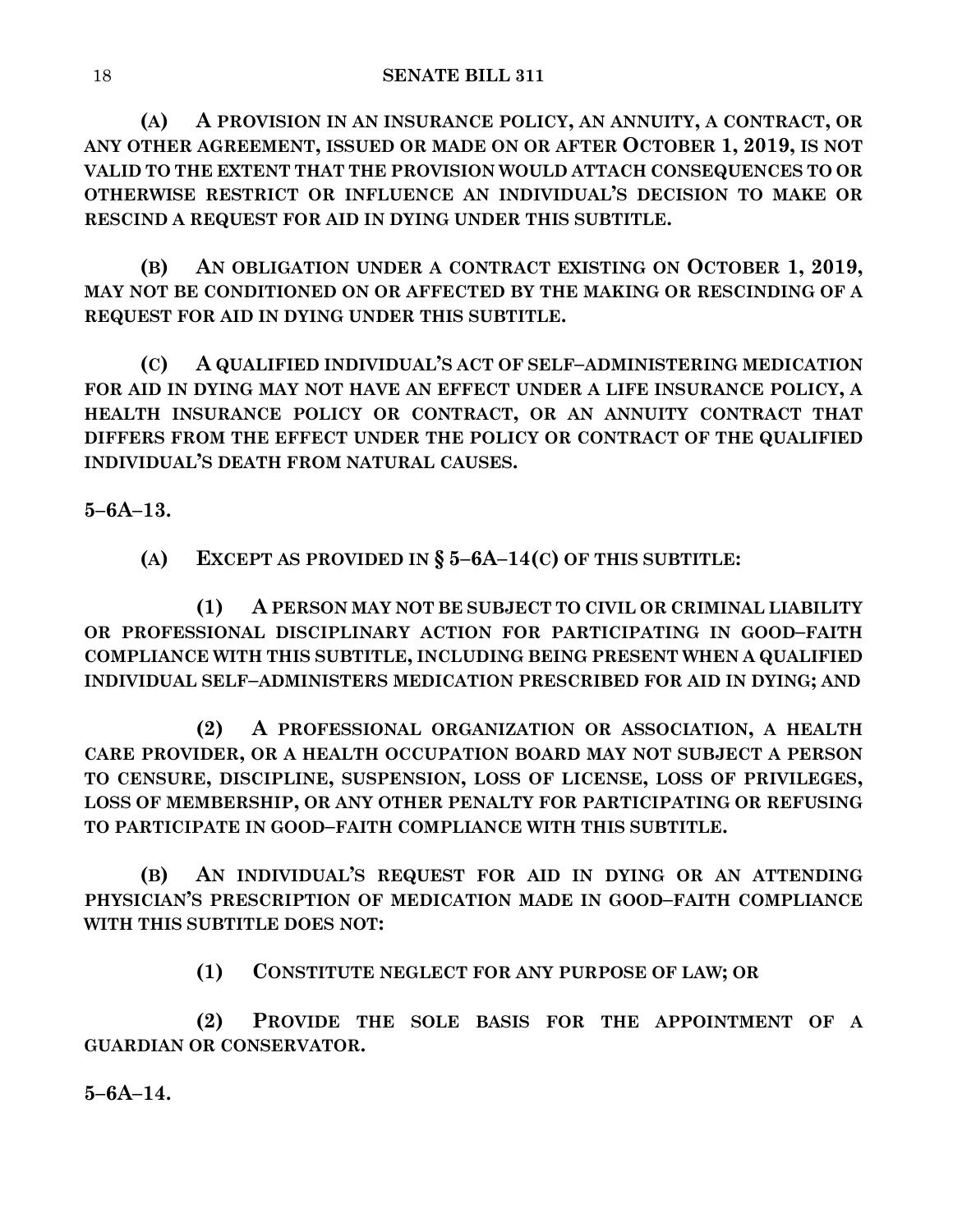**(A) (1) IN THIS SECTION THE FOLLOWING WORDS HAVE THE MEANINGS INDICATED.**

**(2) "NOTIFY" MEANS TO PROVIDE A SEPARATE STATEMENT IN WRITING TO A HEALTH CARE PROVIDER SPECIFICALLY INFORMING THE HEALTH CARE PROVIDER, BEFORE THE HEALTH CARE PROVIDER'S PARTICIPATION IN AID IN DYING, OF ANOTHER HEALTH CARE PROVIDER'S POLICY ABOUT PARTICIPATION IN AID IN DYING.**

**(3) (I) "PARTICIPATE IN AID IN DYING" MEANS TO PERFORM THE DUTIES OF AN ATTENDING PHYSICIAN, A CONSULTING PHYSICIAN, OR A LICENSED MENTAL HEALTH PROFESSIONAL UNDER THIS SUBTITLE.**

**(II) "PARTICIPATE IN AID IN DYING" DOES NOT INCLUDE:**

**1. MAKING AN INITIAL DETERMINATION THAT AN INDIVIDUAL HAS A TERMINAL DISEASE AND INFORMING THE INDIVIDUAL OF THE MEDICAL PROGNOSIS;**

**2. PROVIDING INFORMATION ABOUT THIS SUBTITLE TO AN INDIVIDUAL, ON THE REQUEST OF THE INDIVIDUAL; OR**

**3. PROVIDING AN INDIVIDUAL, ON REQUEST OF THE INDIVIDUAL, WITH A REFERRAL TO ANOTHER PHYSICIAN.**

**(B) (1) A HEALTH CARE PROVIDER MAY PROHIBIT ANOTHER HEALTH CARE PROVIDER FROM PARTICIPATING IN AID IN DYING UNDER THIS SUBTITLE ON THE PREMISES OF THE PROHIBITING HEALTH CARE PROVIDER IF THE PROHIBITING HEALTH CARE PROVIDER HAS NOTIFIED ALL HEALTH CARE PROVIDERS WITH PRIVILEGES TO PRACTICE ON THE PREMISES OF THE PROHIBITING HEALTH CARE PROVIDER'S POLICY REGARDING PARTICIPATING IN AID IN DYING.**

**(2) THIS SUBSECTION DOES NOT PROHIBIT A HEALTH CARE PROVIDER FROM PROVIDING HEALTH CARE SERVICES THAT DO NOT CONSTITUTE PARTICIPATING IN AID IN DYING UNDER THIS SUBTITLE TO AN INDIVIDUAL.**

**(C) A HEALTH CARE PROVIDER MAY SUBJECT ANOTHER HEALTH CARE PROVIDER TO THE FOLLOWING SANCTIONS IF THE SANCTIONING HEALTH CARE PROVIDER HAS NOTIFIED THE SANCTIONED HEALTH CARE PROVIDER, BEFORE THE SANCTIONED HEALTH CARE PROVIDER PARTICIPATES IN AID IN DYING, THAT THE SANCTIONING HEALTH CARE PROVIDER PROHIBITS PARTICIPATION IN AID IN DYING:**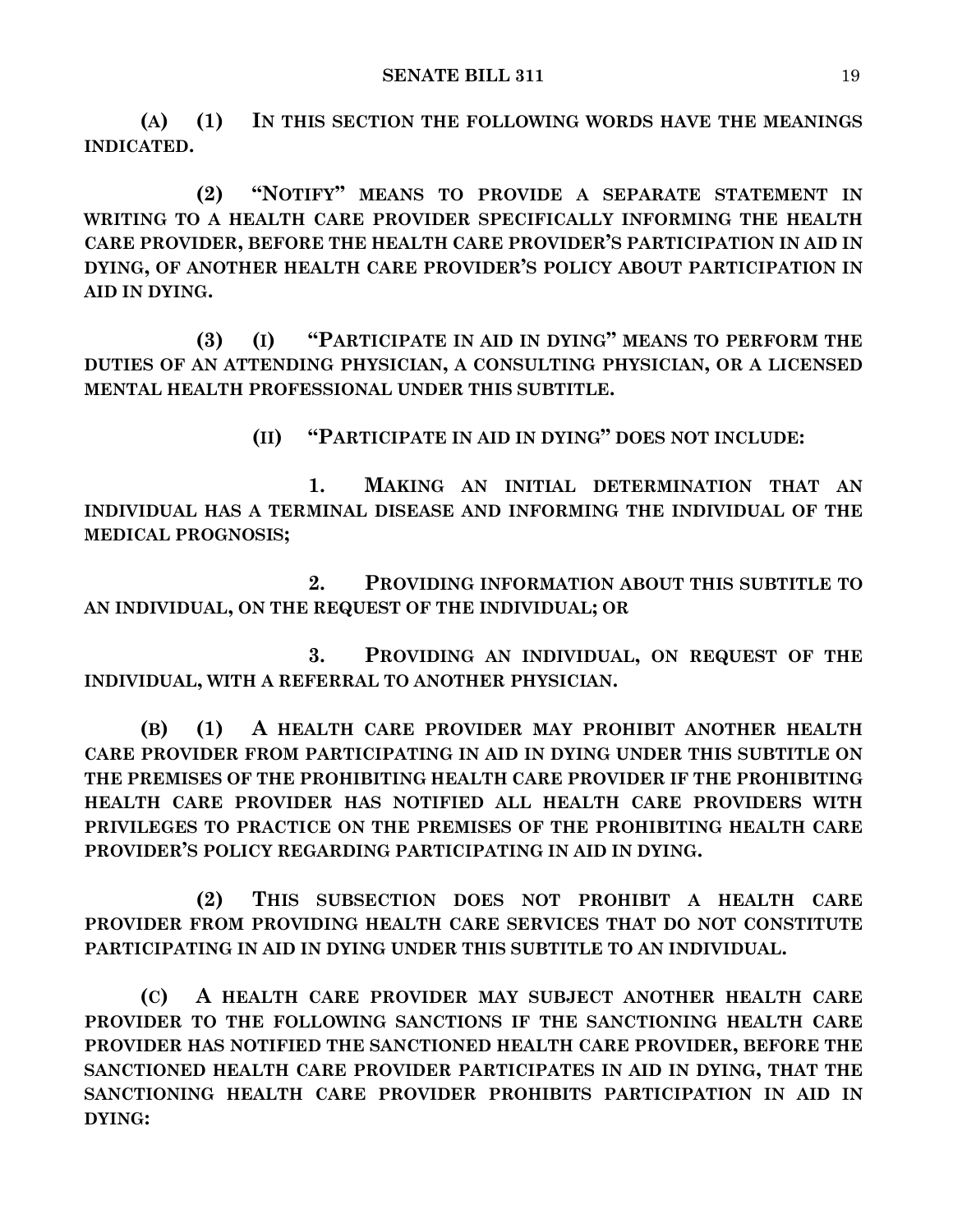**(1) LOSS OF PRIVILEGES, LOSS OF MEMBERSHIP, OR OTHER SANCTIONS PROVIDED UNDER THE MEDICAL STAFF BYLAWS, POLICIES, AND PROCEDURES OF THE SANCTIONING HEALTH CARE PROVIDER IF THE SANCTIONED HEALTH CARE PROVIDER IS A MEMBER OF THE SANCTIONING HEALTH CARE PROVIDER'S MEDICAL STAFF AND PARTICIPATES IN AID IN DYING WHILE ON THE PREMISES OF THE SANCTIONING HEALTH CARE PROVIDER;**

**(2) TERMINATION OF A LEASE OR ANY OTHER PROPERTY CONTRACT OR OTHER NONMONETARY REMEDIES PROVIDED BY A LEASE OR OTHER PROPERTY CONTRACT, NOT INCLUDING LOSS OR RESTRICTION OF MEDICAL STAFF PRIVILEGES OR EXCLUSION FROM A PROVIDER PANEL, IF THE SANCTIONED HEALTH CARE PROVIDER PARTICIPATES IN AID IN DYING WHILE ON THE PREMISES OF THE SANCTIONING HEALTH CARE PROVIDER OR ON PROPERTY THAT IS OWNED BY OR UNDER THE DIRECT CONTROL OF THE SANCTIONING HEALTH CARE PROVIDER; OR**

**(3) TERMINATION OF A CONTRACT OR OTHER NONMONETARY REMEDIES PROVIDED BY A CONTRACT IF THE SANCTIONED HEALTH CARE PROVIDER PARTICIPATES IN AID IN DYING WHILE ACTING IN THE COURSE AND SCOPE OF THE SANCTIONED HEALTH CARE PROVIDER'S CAPACITY AS AN EMPLOYEE OR INDEPENDENT CONTRACTOR OF THE SANCTIONING HEALTH CARE PROVIDER.**

**(D) SUBSECTION (B) OF THIS SECTION DOES NOT PROHIBIT:**

**(1) A HEALTH CARE PROVIDER FROM PARTICIPATING IN AID IN DYING:**

**(I) WHILE ACTING OUTSIDE THE COURSE AND SCOPE OF THE HEALTH CARE PROVIDER'S CAPACITY AS AN EMPLOYEE OR INDEPENDENT CONTRACTOR OF THE SANCTIONING HEALTH CARE PROVIDER; OR**

**(II) OFF THE PREMISES OF THE SANCTIONING HEALTH CARE PROVIDER OR OFF ANY PROPERTY THAT IS OWNED BY OR UNDER THE DIRECT CONTROL OF THE SANCTIONING HEALTH CARE PROVIDER; OR**

**(2) AN INDIVIDUAL FROM CONTRACTING WITH THE INDIVIDUAL'S ATTENDING PHYSICIAN OR CONSULTING PHYSICIAN TO ACT OUTSIDE THE COURSE AND SCOPE OF THE ATTENDING PHYSICIAN'S OR CONSULTING PHYSICIAN'S CAPACITY AS AN EMPLOYEE OR INDEPENDENT CONTRACTOR OF THE SANCTIONING HEALTH CARE PROVIDER.**

**5–6A–15.**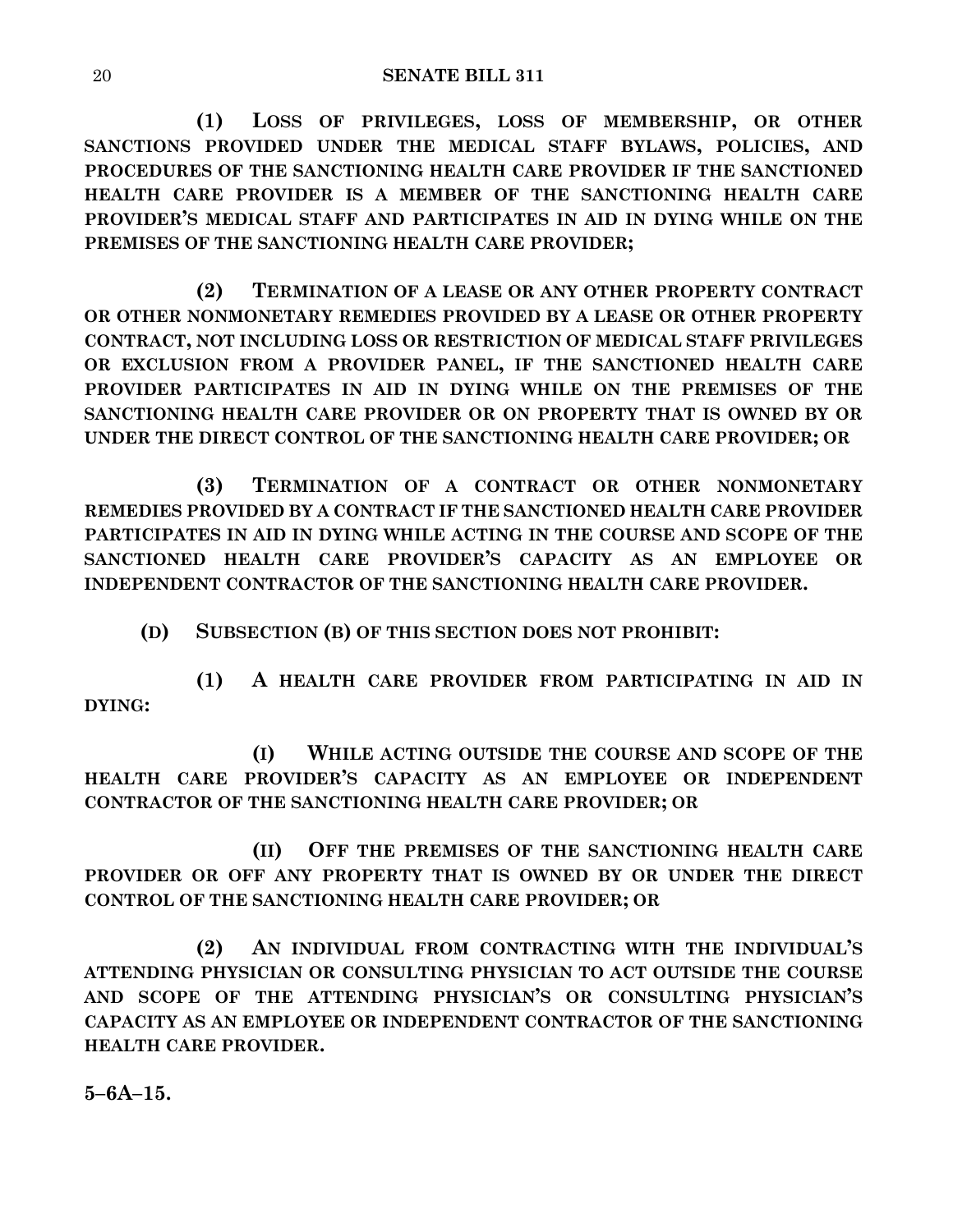**(A) (1) PARTICIPATION BY A HEALTH CARE PROVIDER IN AID IN DYING UNDER THIS SUBTITLE IS VOLUNTARY.**

**(2) A HEALTH CARE FACILITY MAY NOT REQUIRE THE PHYSICIANS ON THE MEDICAL STAFF OF THE HEALTH CARE FACILITY TO PARTICIPATE IN AID IN DYING.**

**(B) IF AN INDIVIDUAL REQUESTS OR INDICATES AN INTEREST IN AID IN DYING, AND THE ATTENDING PHYSICIAN OF THE INDIVIDUAL DOES NOT WISH TO PARTICIPATE IN AID IN DYING, THE ATTENDING PHYSICIAN SHALL INFORM THE INDIVIDUAL THAT THE ATTENDING PHYSICIAN DOES NOT WISH TO PARTICIPATE.**

**(C) ON REQUEST, AN ATTENDING PHYSICIAN EXPEDITIOUSLY SHALL TRANSFER A COPY OF AN INDIVIDUAL'S RELEVANT MEDICAL RECORDS TO ANOTHER ATTENDING PHYSICIAN IF:**

**(1) THE INDIVIDUAL REQUESTS OR INDICATES AN INTEREST IN AID IN DYING;**

**(2) THE ORIGINAL ATTENDING PHYSICIAN IS UNABLE OR UNWILLING TO PARTICIPATE IN AID IN DYING FOR THE INDIVIDUAL; AND** 

**(3) THE INDIVIDUAL TRANSFERS THE INDIVIDUAL'S CARE TO ANOTHER ATTENDING PHYSICIAN.**

**(D) A HEALTH CARE FACILITY MAY ADOPT WRITTEN POLICIES PROHIBITING A LICENSED PHYSICIAN ASSOCIATED WITH THE HEALTH CARE FACILITY FROM PARTICIPATING IN AID IN DYING, IN ACCORDANCE WITH § 5–6A–14 OF THIS SUBTITLE.**

**5–6A–16.**

**(A) AN INDIVIDUAL WHO WILLFULLY ALTERS OR FORGES A WRITTEN REQUEST MADE UNDER §§ 5–6A–02 AND 5–6A–03 OF THIS SUBTITLE OR CONCEALS OR DESTROYS A RESCISSION OF AN INDIVIDUAL'S WRITTEN REQUEST WITHOUT THE AUTHORIZATION OF THE INDIVIDUAL AND WITH THE INTENT OR EFFECT OF CAUSING THE INDIVIDUAL'S DEATH IS GUILTY OF A FELONY AND ON CONVICTION IS SUBJECT TO IMPRISONMENT NOT EXCEEDING 10 YEARS OR A FINE NOT EXCEEDING \$10,000 OR BOTH.**

**(B) AN INDIVIDUAL WHO COERCES OR EXERTS UNDUE INFLUENCE ON AN INDIVIDUAL TO MAKE A WRITTEN REQUEST UNDER §§ 5–6A–02 AND 5–6A–03 OF THIS SUBTITLE FOR THE PURPOSE OF ENDING THE INDIVIDUAL'S LIFE OR TO**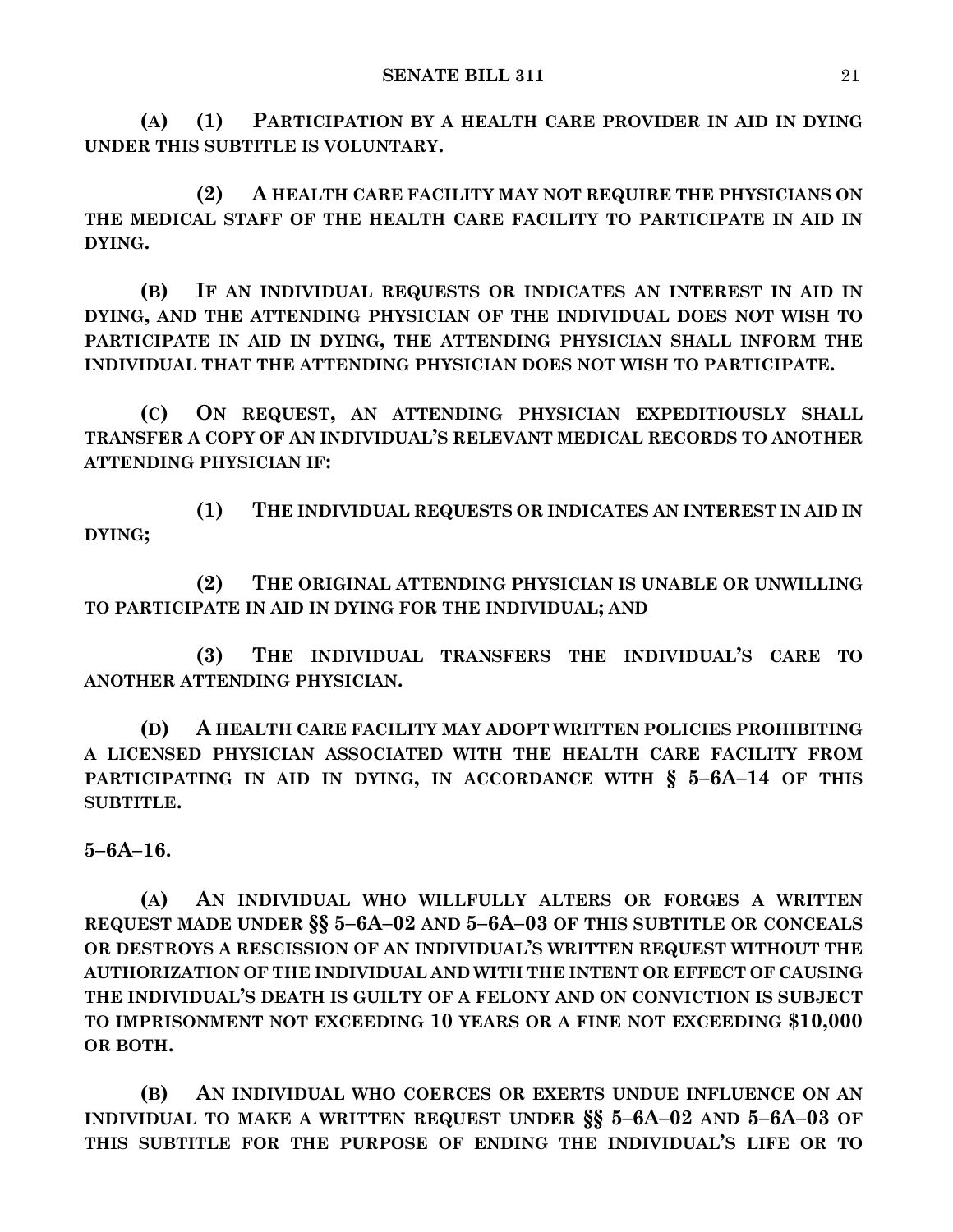**DESTROY A RESCISSION OF A WRITTEN REQUEST IS GUILTY OF A FELONY AND ON CONVICTION IS SUBJECT TO IMPRISONMENT NOT EXCEEDING 10 YEARS OR A FINE NOT EXCEEDING \$10,000 OR BOTH.**

**(C) THE PENALTIES PROVIDED IN THIS SECTION DO NOT PRECLUDE CRIMINAL PENALTIES APPLICABLE UNDER ANY OTHER LAW FOR CONDUCT THAT IS INCONSISTENT WITH THE PROVISIONS OF THIS SUBTITLE.**

**(D) THIS SUBTITLE DOES NOT LIMIT ANY LIABILITY FOR CIVIL DAMAGES RESULTING FROM ANY OTHER NEGLIGENT CONDUCT OR INTENTIONAL MISCONDUCT BY ANY PERSON.**

#### **Article – Insurance**

**27–208.1.**

**(A) FOR ALL LEGAL RIGHTS AND OBLIGATIONS AND OTHER PURPOSES GOVERNED BY THIS ARTICLE, THE DEATH OF AN INDIVIDUAL BY REASON OF THE SELF–ADMINISTRATION OF MEDICATION PRESCRIBED UNDER TITLE 5, SUBTITLE 6A OF THE HEALTH – GENERAL ARTICLE SHALL BE DEEMED TO BE A DEATH FROM NATURAL CAUSES, SPECIFICALLY AS A RESULT OF THE TERMINAL ILLNESS FROM WHICH THE INDIVIDUAL SUFFERED.**

**(B) ACTIONS TAKEN IN ACCORDANCE WITH TITLE 5, SUBTITLE 6A OF THE HEALTH – GENERAL ARTICLE DO NOT, FOR ANY PURPOSE, CONSTITUTE SUICIDE, ASSISTED SUICIDE, MERCY KILLING, OR HOMICIDE.**

**(C) A PROVISION IN AN INSURANCE POLICY OR CONTRACT OR AN ANNUITY CONTRACT ISSUED OR DELIVERED ON OR AFTER OCTOBER 1, 2019, IS NOT VALID TO THE EXTENT THAT THE PROVISION WOULD ATTACH CONSEQUENCES TO OR OTHERWISE RESTRICT OR INFLUENCE AN INDIVIDUAL'S DECISION TO MAKE OR RESCIND A REQUEST FOR AID IN DYING UNDER TITLE 5, SUBTITLE 6A OF THE HEALTH – GENERAL ARTICLE.**

**(D) AN OBLIGATION UNDER AN INSURANCE POLICY OR CONTRACT OR AN ANNUITY CONTRACT EXISTING ON OCTOBER 1, 2019, MAY NOT BE CONDITIONED ON OR AFFECTED BY THE MAKING OR RESCINDING OF A REQUEST FOR AID IN DYING UNDER TITLE 5, SUBTITLE 6A OF THE HEALTH – GENERAL ARTICLE.**

**(E) THE ACT BY AN INSURED OF SELF–ADMINISTERING MEDICATION FOR AID IN DYING UNDER TITLE 5, SUBTITLE 6A OF THE HEALTH – GENERAL ARTICLE MAY NOT HAVE AN EFFECT UNDER A LIFE INSURANCE POLICY, A HEALTH INSURANCE POLICY OR CONTRACT, OR AN ANNUITY CONTRACT THAT DIFFERS FROM THE**